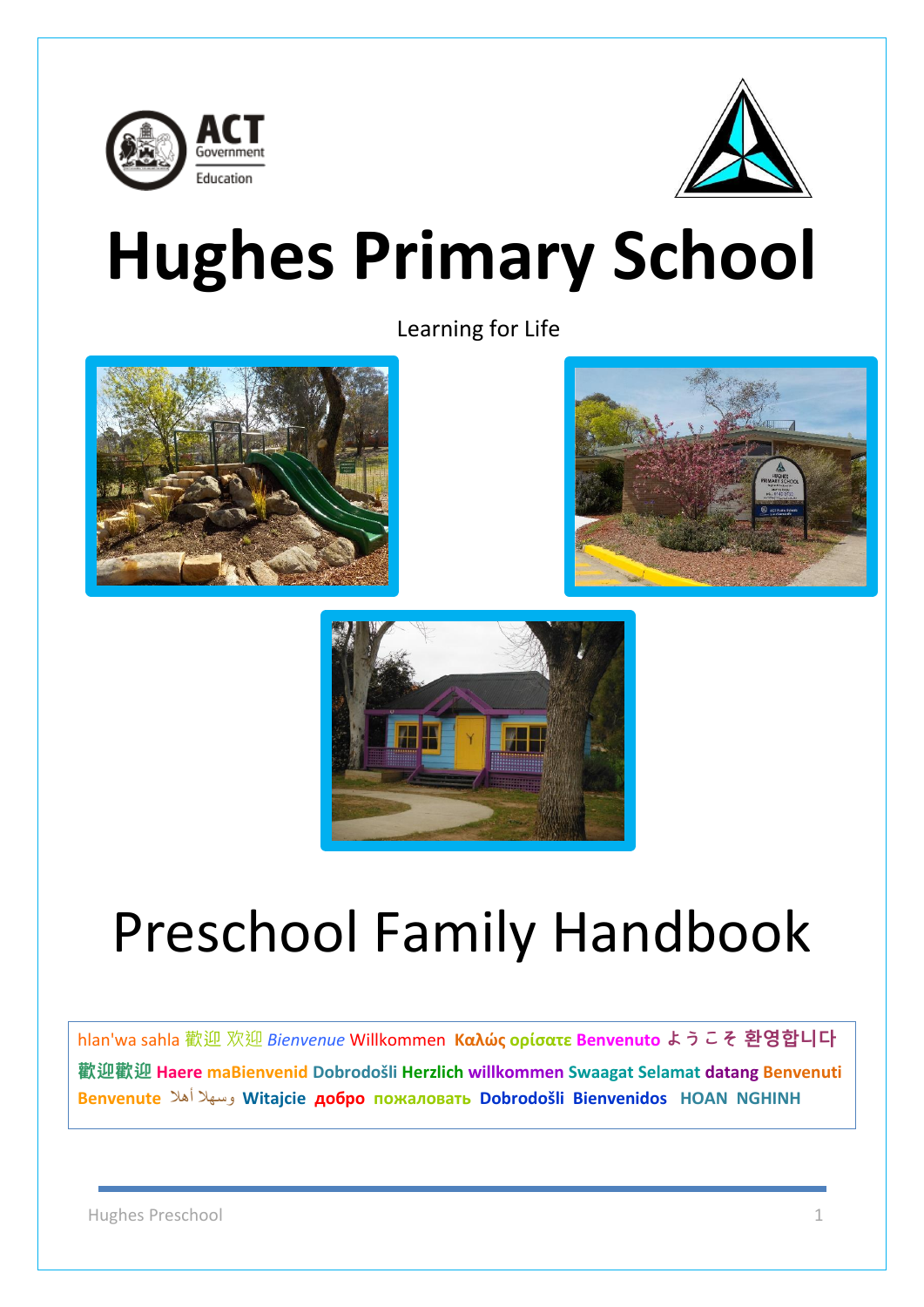# <span id="page-1-0"></span>**Table of Contents**

| Table of Contents                                            | $\overline{2}$ |
|--------------------------------------------------------------|----------------|
| <b>Welcome from Principal</b>                                | 4              |
| <b>Contact Details</b>                                       | 5              |
| Hours of Operation                                           | 5              |
| Term Dates 2021                                              | 5              |
| <b>Hughes Primary School Statements</b>                      | 6              |
| <b>School Motto</b>                                          | 6              |
| <b>Mission Statement</b>                                     | 6              |
| <b>Vision Statement</b>                                      | 6              |
| Hughes Preschool Philosophy Statement                        | 6              |
| Curriculum                                                   | 8              |
| <b>National Quality Framework</b>                            | 9              |
| Overview                                                     | 9              |
| <b>National Quality Standard</b>                             | 9              |
| $A - Z$ of Information                                       | 10             |
| Arriving and Departing - Delivery and Collection of Children | 10             |
| Belongings                                                   | 11             |
| <b>Birthdays</b>                                             | 11             |
| Celebrations                                                 | 11             |
| <b>Changes to Details</b>                                    | 11             |
| <b>Child Protection Practices</b>                            | 11             |
| Clothing                                                     | 11             |
| Concerns, Complaints or Commendations                        | 12             |
| Communication avenues with staff                             | 12             |
| Contribution to decision making                              | 12             |
| <b>Craft Pockets</b>                                         | 13             |
| Dogs                                                         | 13             |
| <b>Drinks</b>                                                | 14             |
| <b>Emergency Management Procedures.</b>                      | 14             |
| <b>Excursions/Incursions</b>                                 | 14             |
| Food Safety Tips for Homemade Lunches & Snacks               | 15             |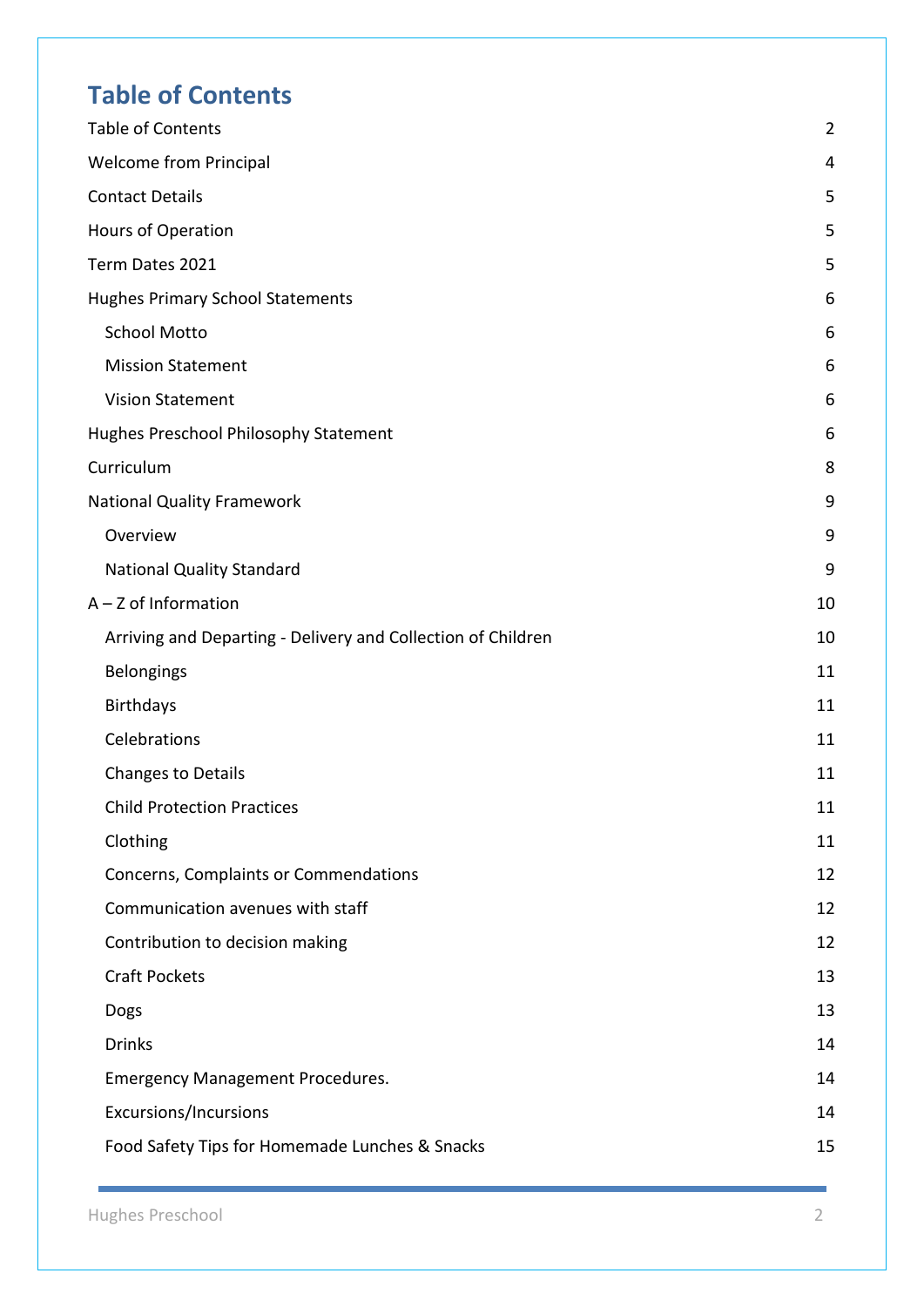| Gates                                                | 15 |
|------------------------------------------------------|----|
| Hats                                                 | 15 |
| Immunisation                                         | 16 |
| Information on Hygiene Procedures                    | 16 |
| Learning Journals                                    | 16 |
| Library Bag                                          | 16 |
| <b>Medical Condition Management</b>                  | 17 |
| <b>Parent Support</b>                                | 17 |
| Parking                                              | 18 |
| Parental Engagement                                  | 18 |
| Participation, Equity and Access                     | 18 |
| Participation of Volunteers                          | 18 |
| Photography                                          | 19 |
| <b>Physical Activities</b>                           | 19 |
| Policies                                             | 19 |
| <b>Rest and Relaxation</b>                           | 20 |
| Stay and Play and Laundry                            | 20 |
| <b>Student Welfare and Management</b>                | 20 |
| Sun Protection                                       | 20 |
| Sustainability                                       | 21 |
| Transitions                                          | 21 |
| Toys                                                 | 21 |
| Diseases - Outbreak Procedures and Exclusion Periods | 21 |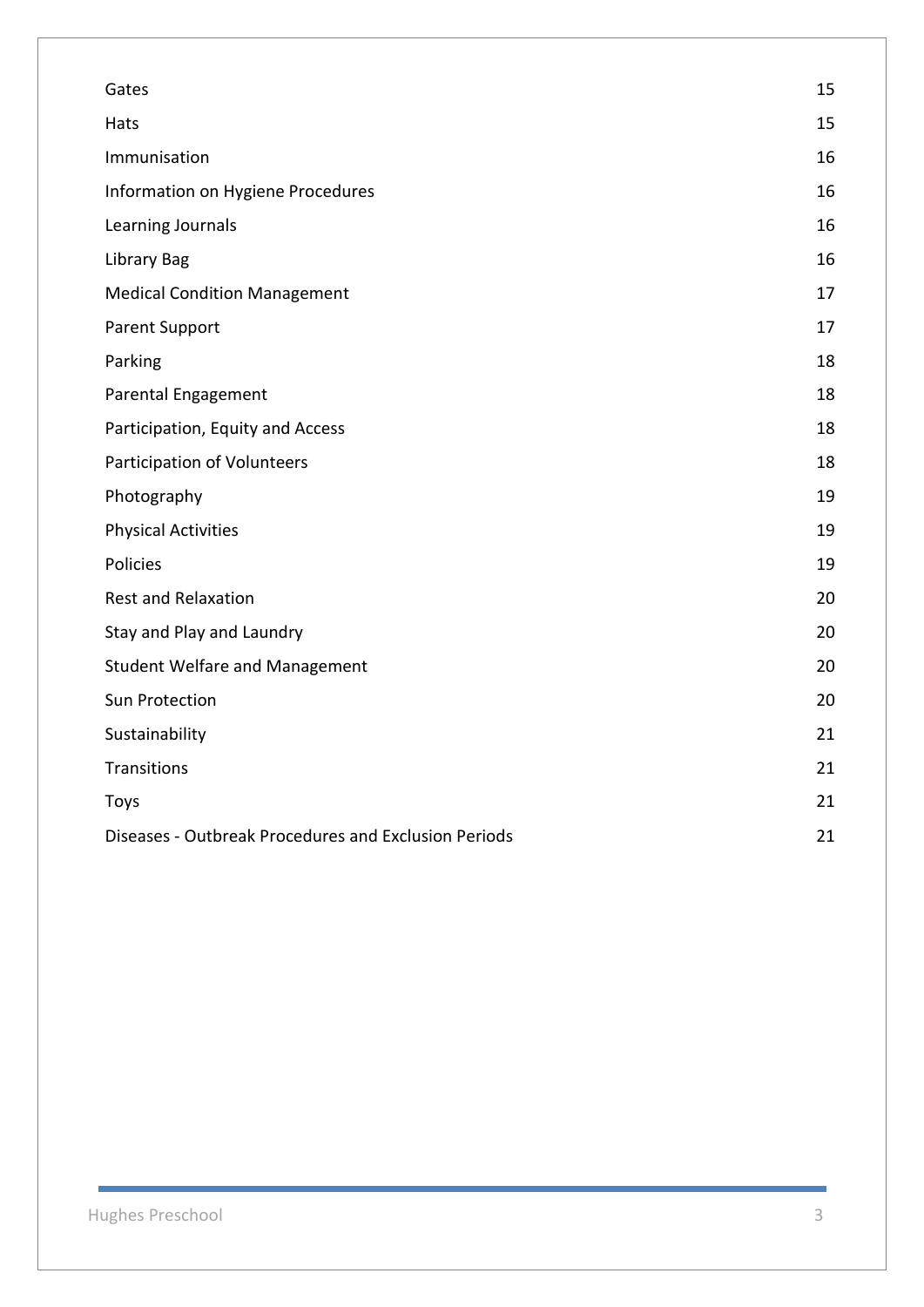# <span id="page-3-0"></span>**Welcome from Principal**

Hughes Primary School is a unique ACT school. We have mainstream classes from Preschool to Year 6. The Southside Introductory English Centre is based within our school and we welcome many families from different countries, greatly benefiting from a wide multicultural presence. We also have a Learning Support Unit - Autism, and together, we have built and continue to build a community of inclusion, valuing diversity and respect.

The playgrounds surrounding the preschool create an atmosphere which invites students to be fully immersed in imagination and curiosity. Our preschool staff are committed to promote inside and outside areas of play to facilitate learning, engaging students in a wide range of experiences to promote challenging, insightful and enriching discovery. We highly value connected relationships with parents and extended family, all working together to shape a love for learning.

Our preschoolers experience learning through play, and with the excellence of teachers leading the way, many spontaneous moments/questions have resulted in deep learning using technology, iPads, recording, writing scripts for plays, gathering props, culminating in rich learning and high satisfaction showcasing elements of leadership, teamwork and cooperation.

We take great pride in celebrating achievements of all students. Our preschool teachers and educators create Learning Journals that exemplify excellence in reporting to parents all the milestones made across the preschool year. Preschoolers are heavily involved in the life of our P-6 school.

Welcome into our preschool at Hughes Primary School. We look forward to a vibrant and exciting learning journey with your child and your family.

Nina McCabe

Principal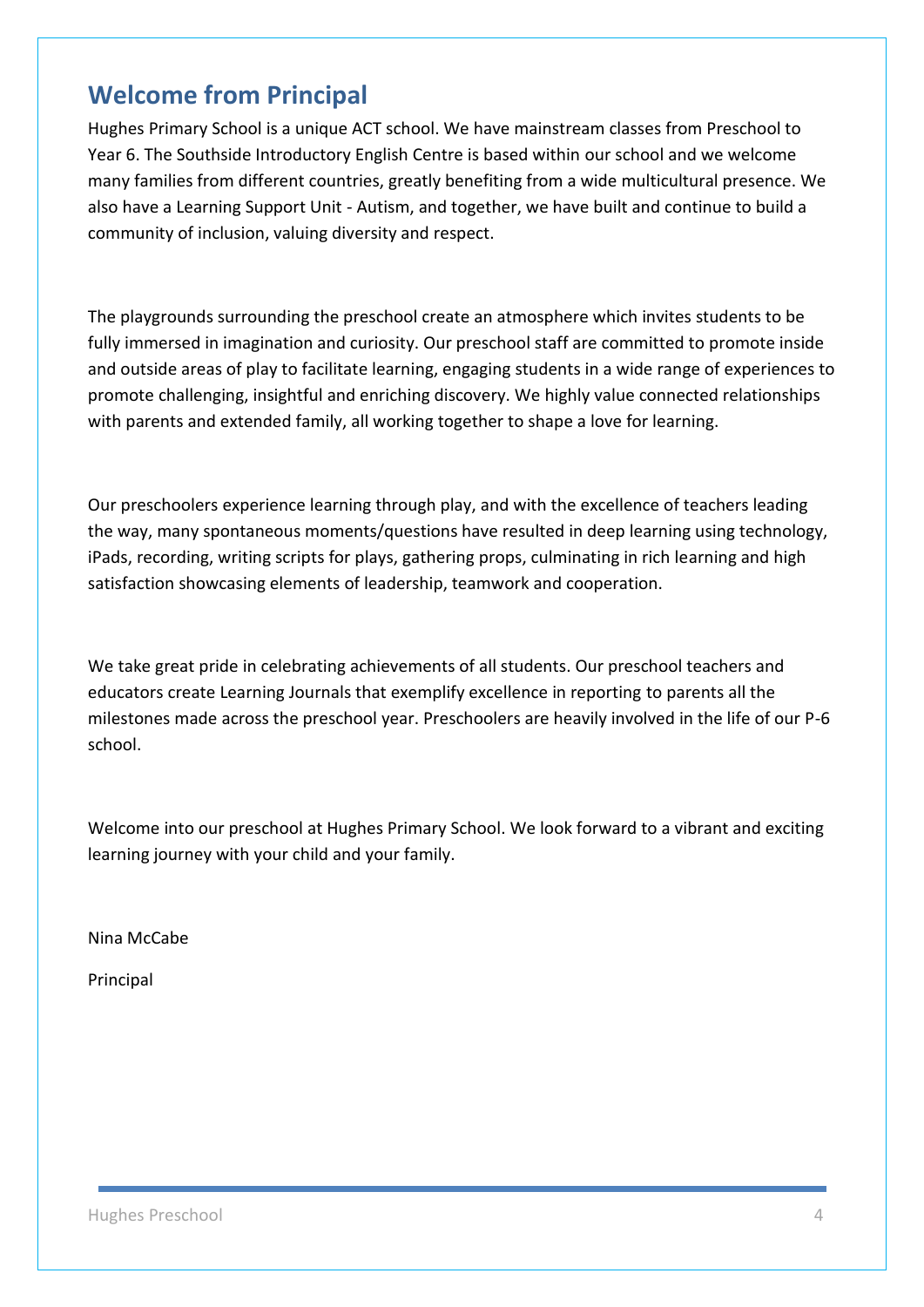# <span id="page-4-0"></span>**Contact Details**

Education Directorate Contact Details

- o 6205 5429 for general enquiries
- o <https://www.education.act.gov.au/>

#### School Contact Details

- o Principal: Nina McCabe (Nominated Supervisor)
- o Executive Teacher: Kirsty Stewart (Certified Supervisor)
- o Preschool Staff:
	- Susan Jones (Educational Leader, Certified Supervisor)
	- Colina Brown (Educator Assistant)
	- TBA (Educator Assistant)
- o School Phone number: (02) 6142 0730
- o School Fax number: (02) 6142 0747
- o Preschool Unit phone: (02) 6142 0741

# <span id="page-4-1"></span>**Hours of Operation**

| Owls               | Monday - Tuesday  | $9.00$ am | $3:00 \text{ pm}$ |
|--------------------|-------------------|-----------|-------------------|
| Odd weeks          | Wednesday         | $9.00$ am | $3:00 \text{ pm}$ |
| <b>Butterflies</b> | Thursday - Friday | $9.00$ am | $3:00 \text{ pm}$ |
| Even weeks         | Wednesday         | $9.00$ am | $3:00 \text{ pm}$ |

# <span id="page-4-2"></span>**Term Dates**

Term dates can be found on the directorate's website at the following link:

[https://www.education.act.gov.au/public-school-life/term\\_dates\\_and\\_public\\_holidays](https://www.education.act.gov.au/public-school-life/term_dates_and_public_holidays)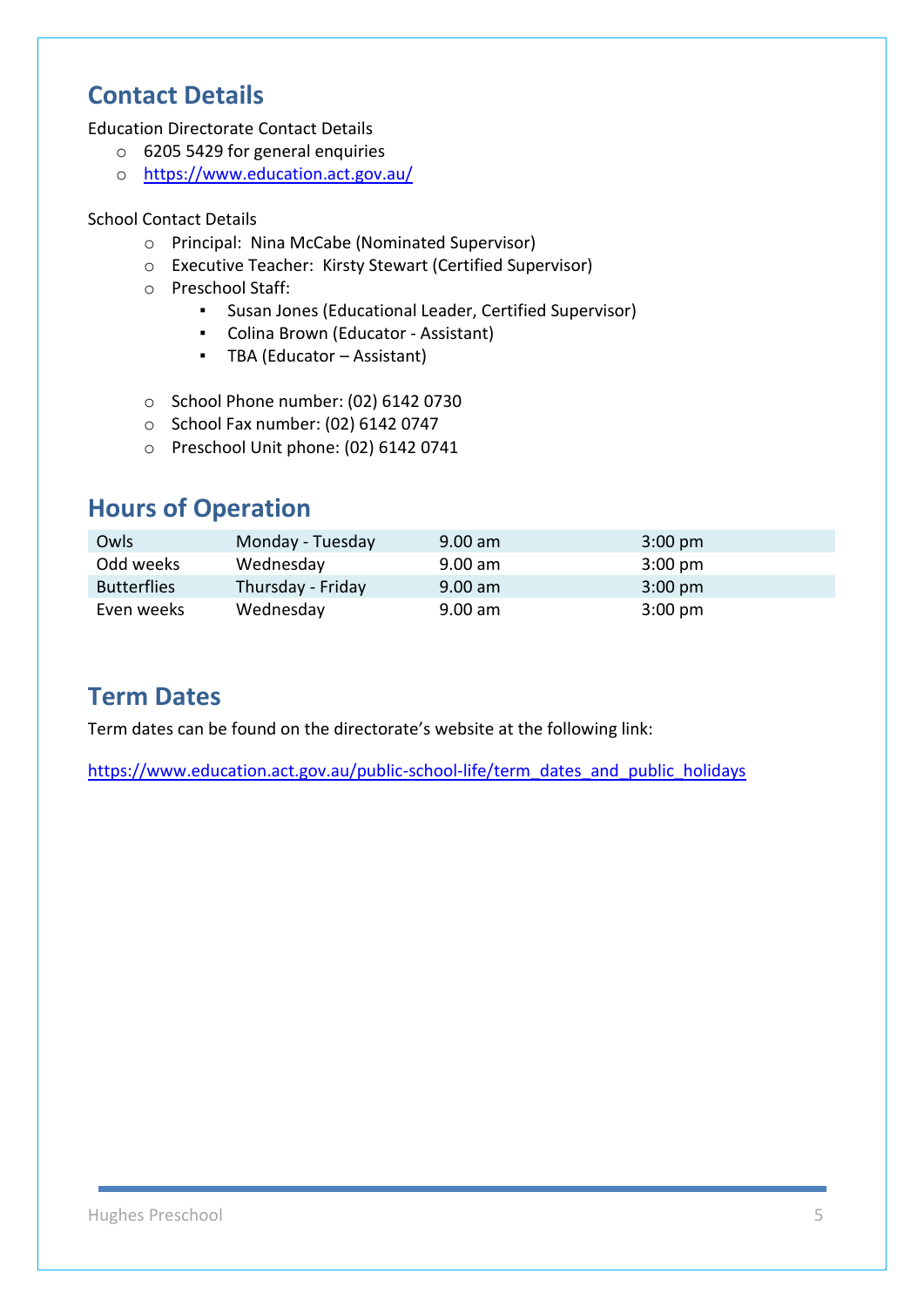# <span id="page-5-0"></span>**Hughes Primary School Statements**

#### <span id="page-5-1"></span>**School Motto**

Learning for Life

#### <span id="page-5-2"></span>**Mission Statement**

To create lifelong learners who are committed to achievement, inclusion, resilience and respect

#### <span id="page-5-3"></span>**Vision Statement**

- To develop students' knowledge, understanding and skills in accordance with the Australian Curriculum, EYLF and the NQS.
- To differentiate the curriculum and, through high quality teaching, meet the diverse and individual needs of all students.
- To build global citizens by celebrating the unique multicultural diversity in our community.
- To foster skills for lifelong learning, including positive attitudes, global values, effective communication, citizenship and empathy.
- To build respect for the environment and an understanding of local, national and global sustainability.
- To embed technology across learning experiences to promote confidence in an everchanging digital world.

# <span id="page-5-4"></span>**Hughes Preschool Philosophy Statement**

The aim of Hughes Preschool is to create and maintain a warm, positive learning environment where staff, children and parents are engaged in developing cooperative relationships, and the abilities and skills of the children are developed to their full potential. Central to our whole

philosophy is that every child is unique, and their skills and interests are used as the basis for day to day explorations and investigations. All the children at Hughes Preschool are encouraged to consider our key concepts of being/becoming; *Respectful, imaginative, cooperative, considerate, explorers, investigators and discoverers.*

The Hughes Preschool unit philosophy builds upon our school's vision statement and the principles from the Early Years Learning Framework, with knowledge of the National Quality Framework.



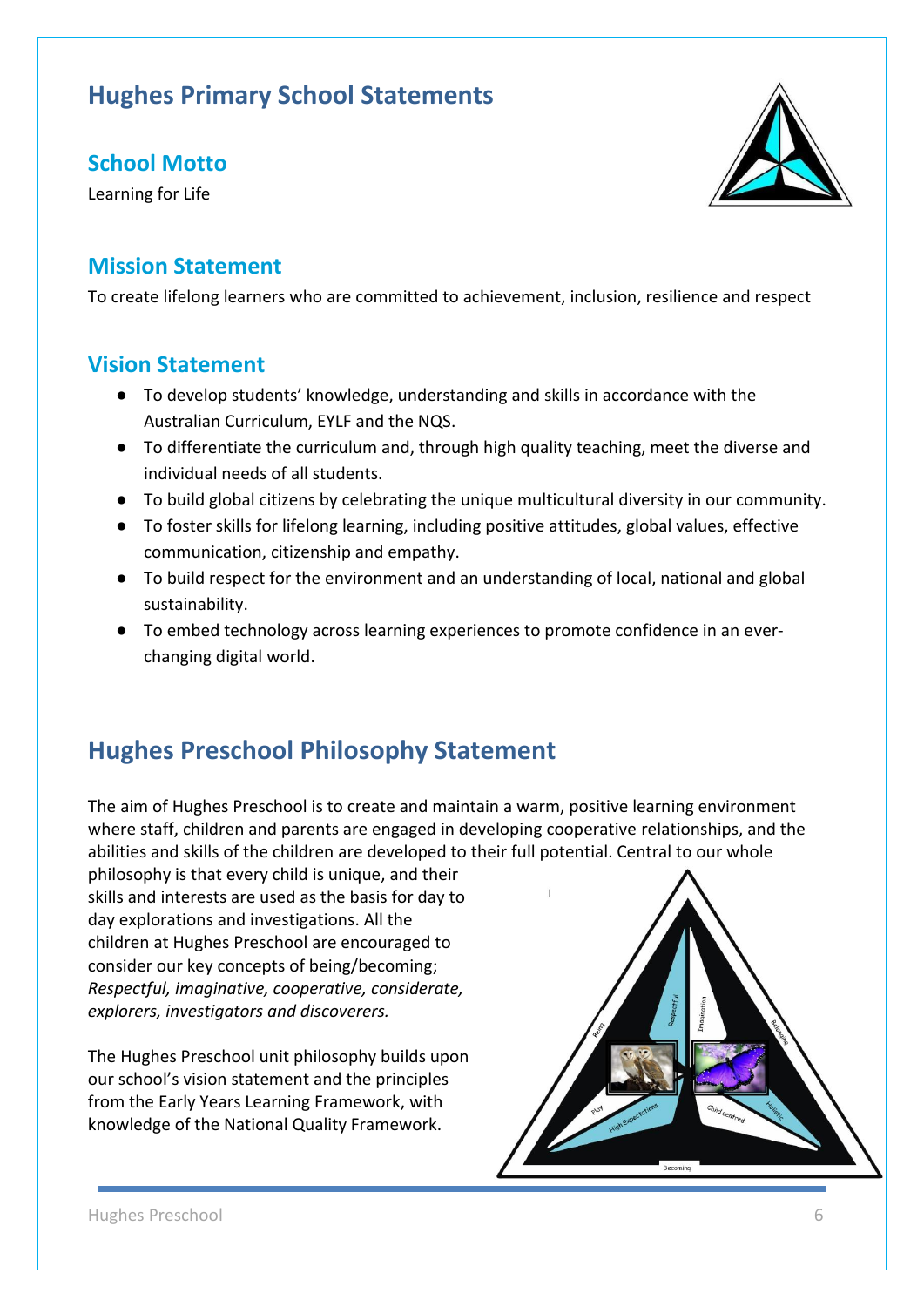At Hughes Preschool we aim to enable children to become independent learners who value learning with, and from, others. Helping them develop a positive attitude to education through providing children time to reflect, practice and learn with an understanding that mistakes are fine and part of the learning process. We encourage children to develop a positive attitude towards themselves and others, with a strong sense of wellbeing.

We will provide a high-quality, extensive and challenging curriculum based on learning through plat using the Early Years Learning Framework. We extend children's personal interests and stage of development, encouraging them to reach their true potential in all areas of learning. We encourage them to become explorers, investigators and discoverers as they are the protagonist in their learning. Combining the security, happiness, comfort and care which children could expect to experience at home with the stimulation, learning and social awareness of a school setting, we use a range of pedagogical strategies to extend and reflect upon our understanding of how children learn.

We will provide a happy, safe and stimulation environment where children, parents carers and visitors fell welcomed and valued as members of the school community. Through inviting parents and carers to work in partnership with us, we value how they assist their children to develop their enthusiasm for learning and celebrating their achievements. We embrace respect for diversity in our learning community and acknowledge the traditional owners, past, present and in the future for their invaluable contribution to our school community.

We value a culture of collaboration with families, carers and the community. Through observing and learning from what children say and do, we endeavour to build secure, respectful and reciprocal relationships with all members of the community. This is vital for creating a shared dialogue and learning from one another and engaging in ongoing learning and reflective practice for the children and staff.



In 2019, we asked all families to offer 3 words that reflected their own and their child's experiences and thoughts on preschool. This is the Wordle that was created from their responses and our philosophy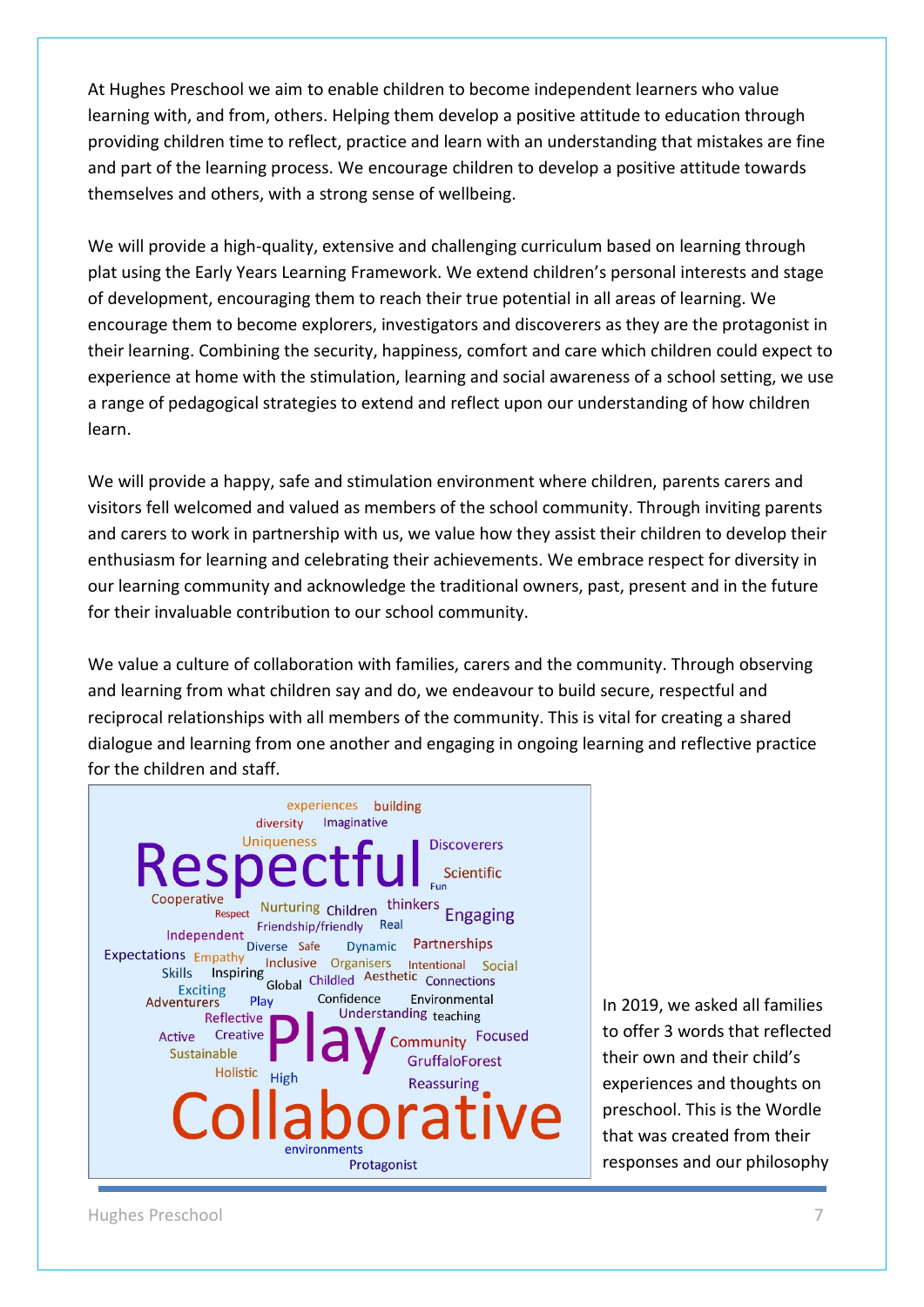# <span id="page-7-0"></span>**Curriculum**

The **Early Years Learning Framework** has been developed to ensure your child receives quality education programs in their early childhood setting. This is a vital time for them to learn and develop. The Framework's vision is for all children to experience play-based learning that is engaging and builds success for life. You can access the Early Years Learning Framework in English and other languages at<https://docs.education.gov.au/node/2014> .

It is a guide for early childhood educators who work with children from birth to five years. The Framework is used in partnership with families, children's first and most influential educators, to develop learning programs responsive to children's ideas, interests, strengths and abilities, and recognise that children learn through their play.

The Early Years Learning Framework describes childhood as a time of belonging, being and becoming.

- Belonging is the basis for living a fulfilling life. Children feel they belong because of the relationships they have with their family, community, culture and place.
- Being is about living here and now. Childhood is a special time in life and children need time to just 'be'—time to play, try new things and have fun.
- Becoming is about the learning and development that young children experience. Children start to form their sense of identity from an early age, which shapes the type of adult they will become.

To view Education Directorate policies visit [https://www.education.act.gov.au/publications\\_and\\_policies/policies](https://www.education.act.gov.au/publications_and_policies/policies)

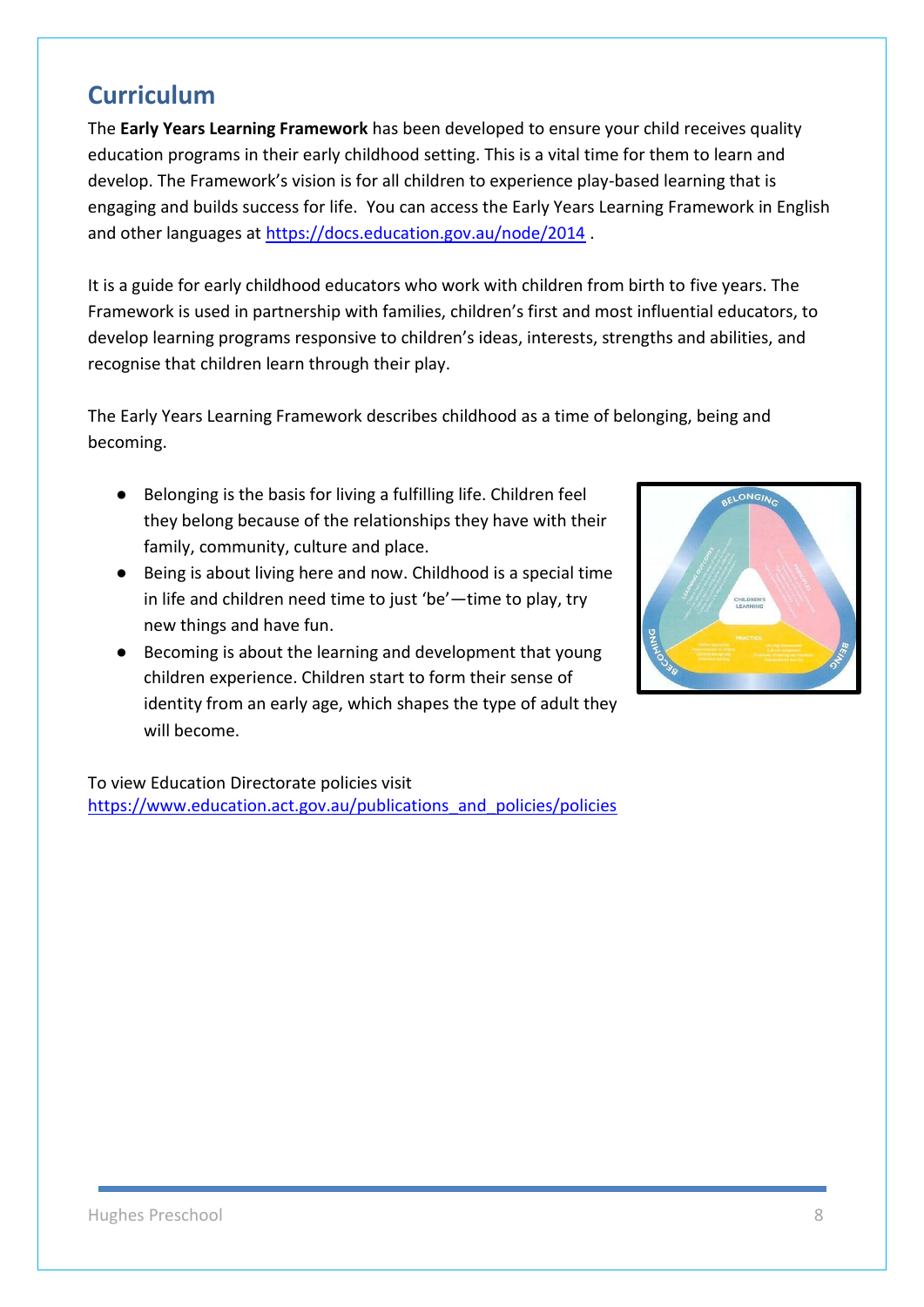# <span id="page-8-0"></span>**National Quality Framework**

#### <span id="page-8-1"></span>**Overview**

The National Quality Framework aims to raise the quality of education and care across Australian services by introducing a National Quality Standard - this is a standard that all services work to. Other elements include a national assessment and rating process.

The NQF provides families with information on the quality of care to help them make informed choices about which service will best meet their needs.

#### <span id="page-8-2"></span>**National Quality Standard**

The National Quality Standard is divided into seven Quality Areas:

- *1. Educational program and practice*
- *2. Children's health and safety*
- *3. Physical environment*
- *4. Staffing arrangements*
- *5. Relationships with children*
- *6. Collaborative partnerships with families and communities*
- *7. Leadership and service management.*

The National Quality Standard aims to promote:

- *the safety, health and wellbeing of children*
- *a focus on achieving outcomes for children through high-quality educational programs*
- *families' understanding of what distinguishes a quality service.*

Hughes Preschool has an overall rating of **FXCFFNING** 

With 6 out of the 7 Quality Areas being awarded EXCEEDING.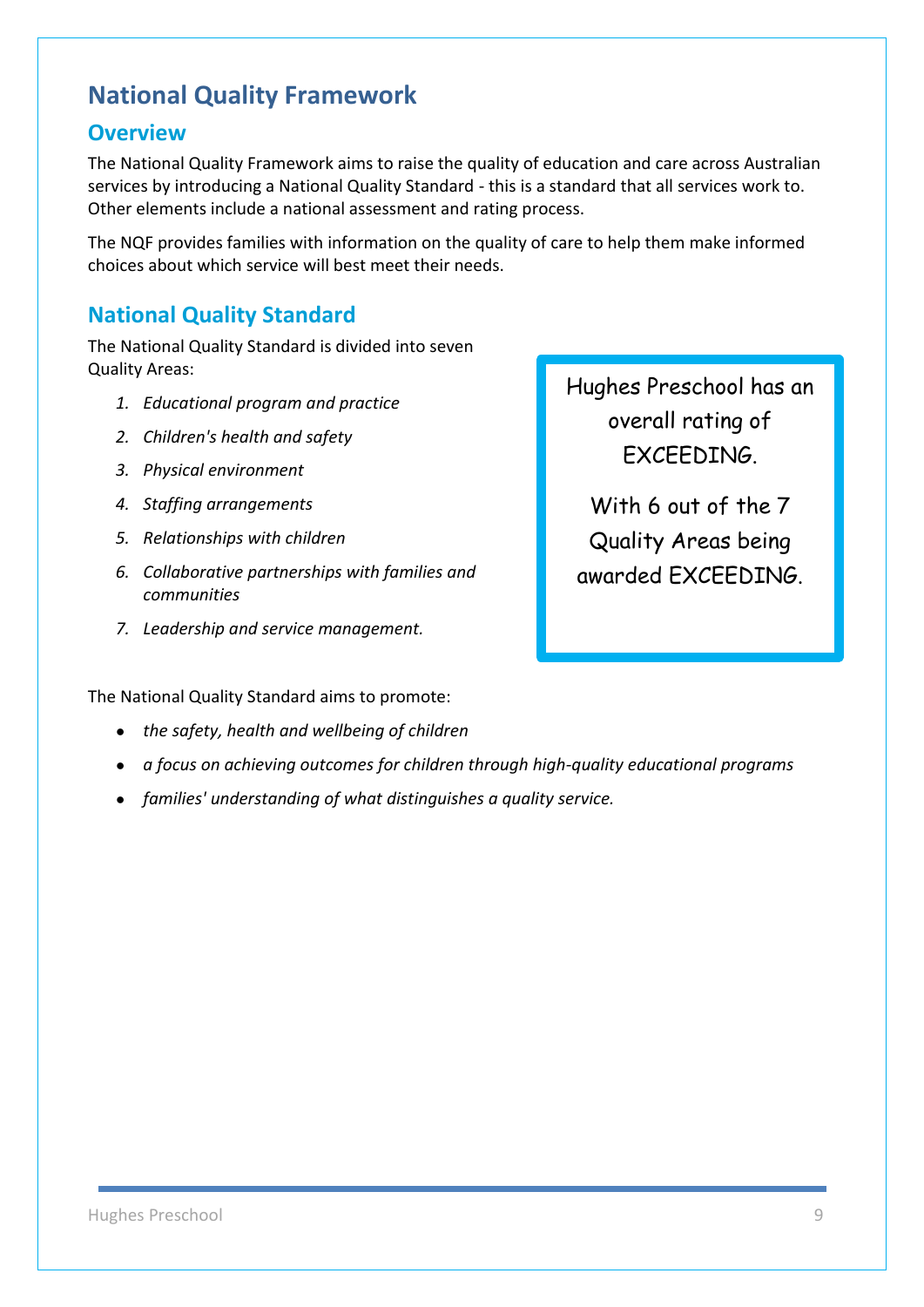# <span id="page-9-0"></span>**A – Z of Information**

#### <span id="page-9-1"></span>**Arriving and Departing - Delivery and Collection of Children**

Regular attendance is important as this allows the children to settle into routines and establish themselves as part of the group. If your child is absent a note is required, and a phone call or email appreciated. In accordance with the National Quality Standard, collection of children must be by a parent or authorised nominee. Children are to be dropped off at Preschool at 9 am to the preschool team (not the school grounds), on arrival all the children must wash their hands. Every child must be picked up promptly at 3 pm. If a child arrives after 9.30 am or collected before 2.30 pm, they need to be signed out in the attendance record book. It is important that parents are on time to collect children as staff are involved in preparation, program planning and administrative tasks before and after sessions and are not free to supervise the children.

Extreme caution should be undertaken when driving in the preschool car park and surrounds, observing a 10 kph speed limit. Please keep driveways clear at all times. Parents are requested to hold their child's hand at all times in the shared zone. Please take care when entering and exiting the preschool to secure the gate and not allow children other than your own to leave. Children can store their bike or scooter at preschool. However, they must not be used within the preschool grounds.

#### **After School Care**

Woden Community Services will be offering after school care on the main site. Please contact [enrolments@wcs.org.au](mailto:enrolments@wcs.org.au) or call 6147 3318 for more information.

#### **Beginning of the Year Arrangements**

To support the children as they transition into a new learning environment and become a member of the Owls or Butterflies, we invite you and your child to join the current preschool team for two orientation sessions. The children will play, explore and begin to form some friendships. They will have the experience of story and group time, morning tea and challenging themselves outside. Details and dates for these visits were mailed to you with your child's welcome letter. On your child's first day we will begin the day with a graduated start. This is essentially small groups of 5 or 6 arriving at staggered intervals of time. This allows the preschool team to welcome the children, help them with the new routine and settle to an area of interest as they say goodbye to families before welcoming the next small group. Feedback from previous families has been this has assisted the children and is a positive experience for parents and carers too. Please ensure you sign your child's name next to a graduated start time and make a note on your dates to remember sheet at your interview with Susan.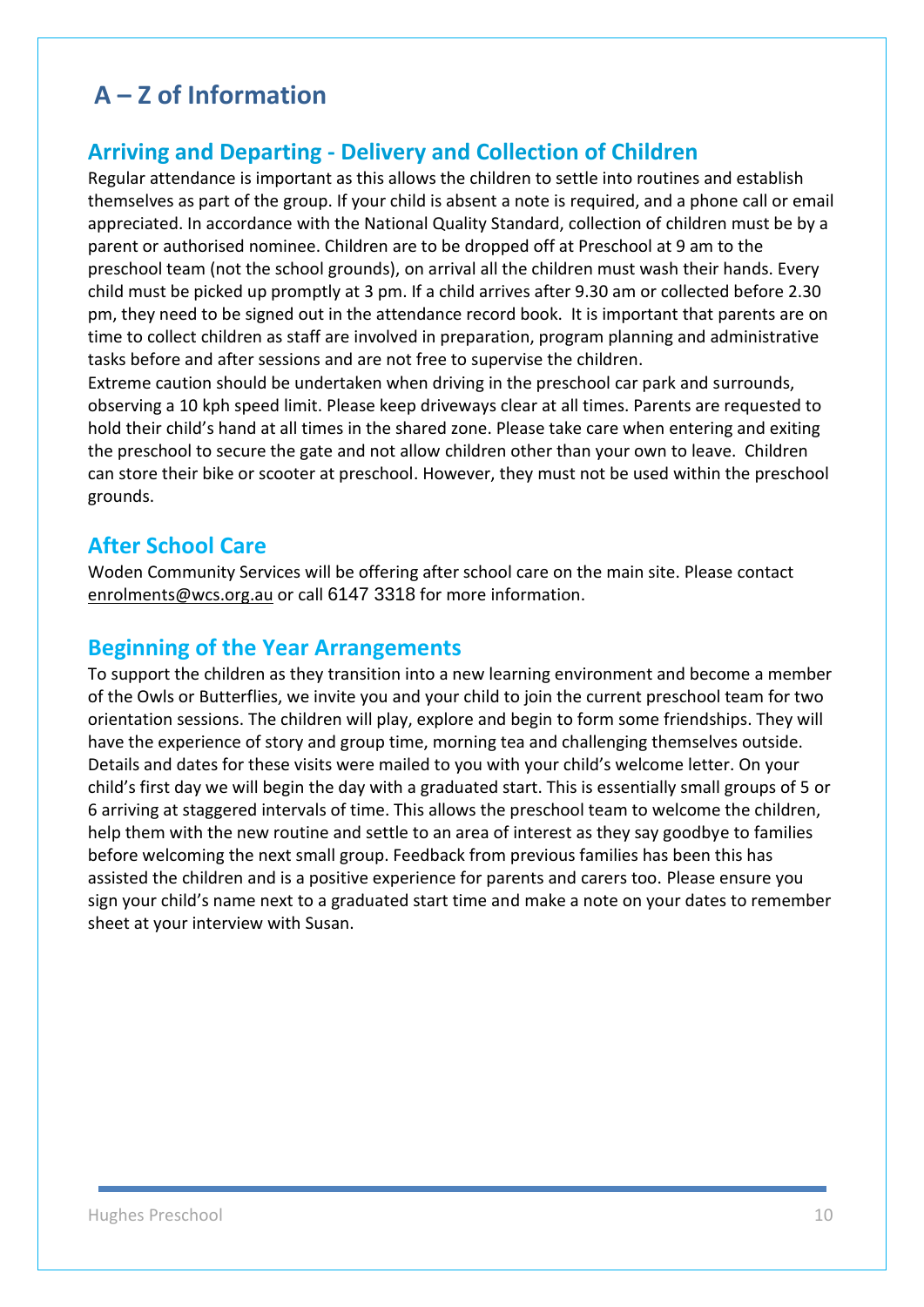#### <span id="page-10-0"></span>**Belongings**

It is important to label every item of your child's belongings to avoid misplacing them. Hats, jackets, lunch boxes, drink bottles, spare clothes, library bag, school bag and anything that your child might bring to preschool should be clearly marked with their name. Children are asked NOT to bring toys or items of value to preschool.

#### <span id="page-10-1"></span>**Birthdays**

Birthdays are celebrated at preschool. If you would like to supply small cakes (e.g. small cupcakes, muffins) that are easy to manage and are enjoyed by the children please let the staff know. Please keep in mind that we are a NUT AWARE school, some children have allergies and small cakes/muffins must be nut free. If your child is unable to eat cake, an alternative treat may be brought. Prepacked food is preferred.

#### <span id="page-10-2"></span>**Celebrations**

We welcome celebrations that are significant to your child and family and we would like to acknowledge these in ways that are appropriate and significant.

We would like these and other celebrations at preschool to be meaningful and reflect the diversity of cultures, so if there is anything in particular that you and your family celebrate in the year, or if there are celebrations that you'd prefer your child was not involved in, please let us know so that we can meet the needs of your child and your family.

#### <span id="page-10-3"></span>**Changes to Details**

Please keep staff and the school informed of any changes to address, home/work phone numbers, childcare arrangements, medical information and emergency contact phone numbers. However, please keep telephone calls to the preschool during session times for urgent matters only as it is disruptive to the program when staff leave the children to answer the telephone.

#### <span id="page-10-4"></span>**Child Protection Practices**

All employees in schools are mandated to report any case of suspected child abuse or neglect. Failure to notify suspected physical and /or sexual abuse of children is a criminal offence. Staff will deliver lessons to children in protective behaviour and safe behaviours. Staff will also deliver lessons to enhance social and emotional skills.

#### <span id="page-10-5"></span>**Clothing**

Please dress your child in sensible clothes to allow free movement and participation in a wide range of play experiences, some of which can be messy, so we ask not to send your child in their 'best' clothes. Shoes should do up firmly around the feet. Thongs, Crocs or slip-on shoes are not suitable. Please clearly label all clothing, including shoes, with your child's name. A hat is essential, and a warm coat is necessary in winter.

Please also provide a change of clothing (labelled) for your child in their bag every day. Accidents do occur with paint, water and toileting. Clothing should be easily managed by your child so that he/she can be independent, especially when going to the bathroom.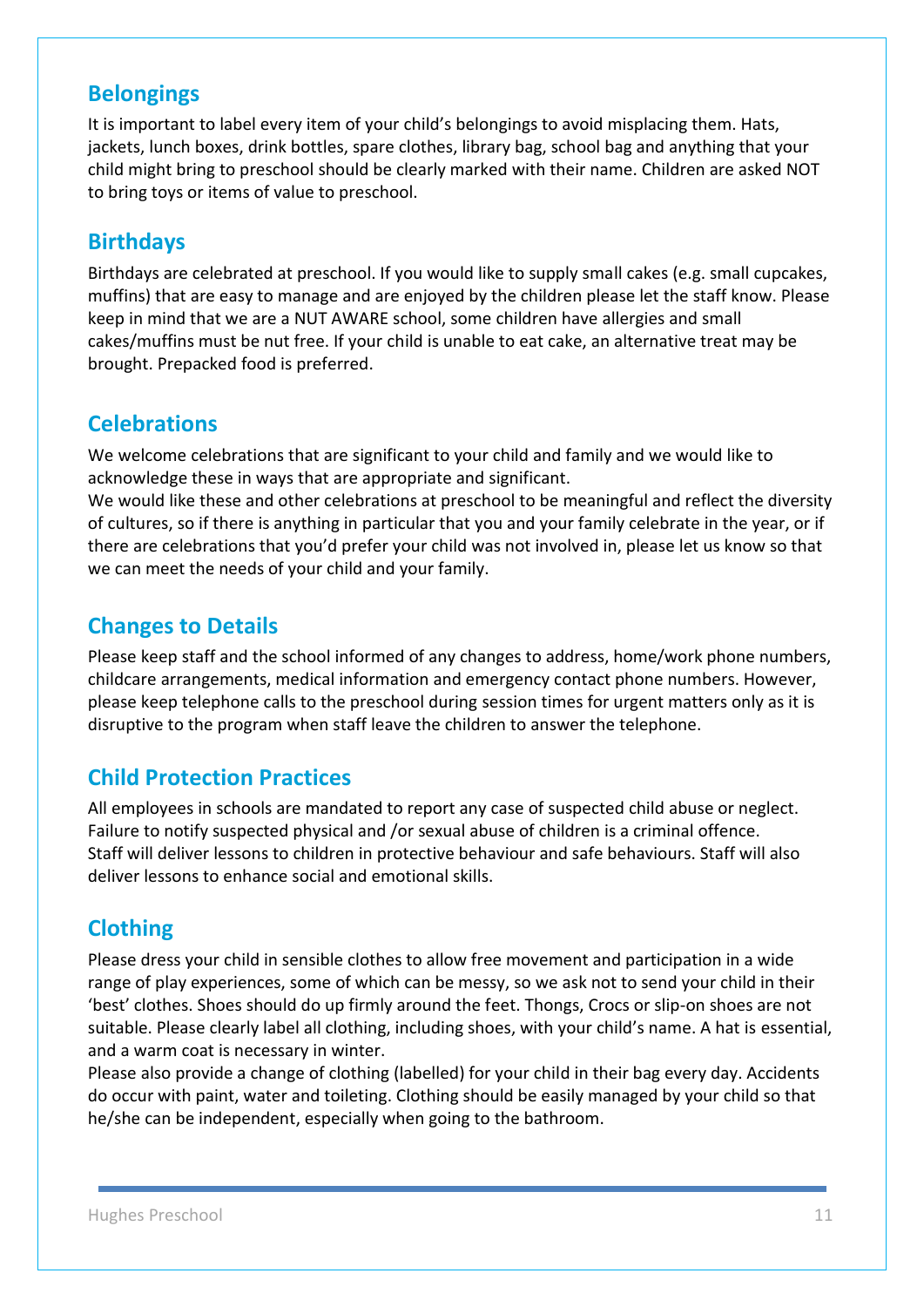#### <span id="page-11-0"></span>**Concerns, Complaints or Commendations**

If you have a concern about your child's education, please have a conversation with the Preschool Teacher. You are also welcome to make contact with the P-2 Executive Teacher. Should the need arise the ACT Education and Training Directorate has a policy for complaints resolution. This policy can be accessed at

http://www.det.act.gov.au/publications and policies/policy a-z You can also contact the Children's Education & Care Assurance (CECA)

#### <span id="page-11-1"></span>**Communication avenues with staff**

Our school recognise the importance of a positive parent/staff relationship. We encourage:

- sharing knowledge to enhance the growth and development of your child;
- developing positive relationships with families that are based on mutual trust and open communication; and
- developing a sense of belonging to the preschool for the children, parents and staff.

Important notices are placed on the weekly noticeboard, which is on display at the preschool, it is also emailed to families every Friday. The weekly noticeboard provides parents with a snapshot of what the children have been busy exploring and investigating at preschool.

Hughes Primary School newsletters are produced alternate Fridays with information about what is happening in the school. Newsletters are emailed home to families and are available on the school website. You can also access events happening on the school Facebook page and the calendar on the school website.

**Parent and Carer 'getting to know you and your child' meetings** are held before the children commence Preschool. It is a time when information can be shared between parents and the preschool to assist with the transition for the children into the preschool environment.

**Learning Journeys** are held in Term 2 and this is an opportunity for you to join with your child and enjoy some of the wonderful and fun learning experiences they have been engaged in.

Teachers appreciate the opportunity to talk with parents and carers both informally and in formal situations. This ensures valuable insights and understandings about a child's individual developmental journey can be acknowledged. If you have any questions or concerns, please do not hesitate to ask for an appointment to meet with the teacher.

#### <span id="page-11-2"></span>**Contribution to decision making**

Families are welcome to contribute to the decision-making procedures of the school through the School Board or the P&C.

#### *Board*

Each government school in the ACT is administered by a school board whose membership comprises the school principal, two elected staff members, three elected members of the parent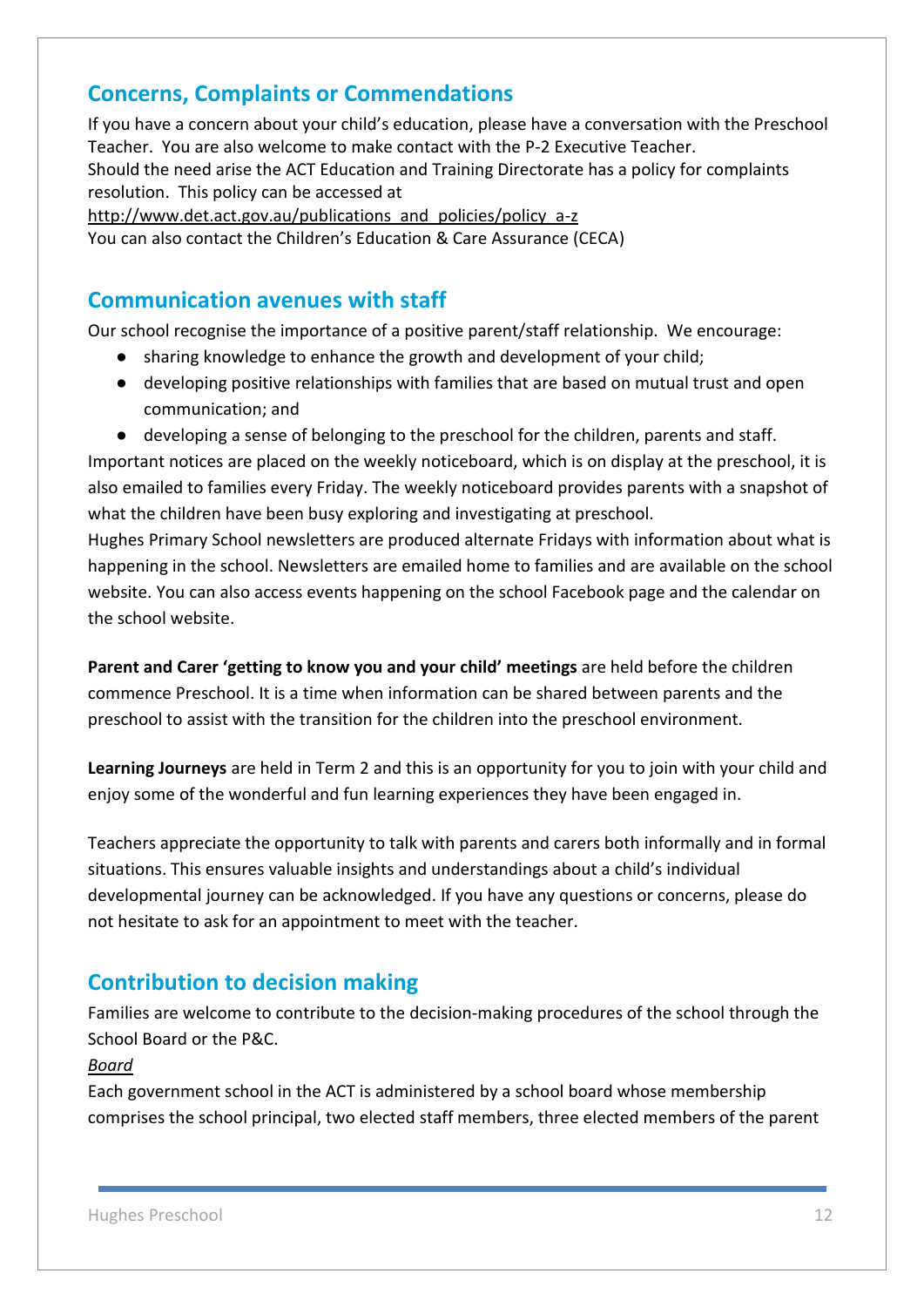body and a nominee of the Department of Education. Elected members normally serve for a twoyear period.

The Board is the policy-making body of the School. Its major functions are to:

- determine the educational policies to be implemented at the School;
- assess, from time to time, the needs of the School in relation to the provision of buildings and facilities, equipment, funds and teachers and other staff, and make recommendations to the Chief Executive (of the Department of Education) with respect to the meeting of those needs;
- determine the purposes for which funds made available for the School are to be expended;
- make recommendations to the Chief Executive in respect of the use of the buildings, facilities and equipment of the School for purposes other than school purposes;
- develop relationships between the School and the community and between the School and community organisations; and
- make recommendations to the Chief Executive on matters relating to the School

Responsibility for the implementation of policies established by the Board rests with the Principal and staff.

#### *Parents and Citizens Association*

The P&C plays an important role within the School. Meetings are advertised in the newsletter and on the school Facebook page. All parents are encouraged to attend the meetings. As well as its more official activities, the P&C provides an informal meeting ground for parents and teachers and serves a fundraising function for the school. Each year we hope to form a preschool subcommittee, which is a group of parents and carers who have children in the preschool. This group will support the staff with special events, such as the annual Art Show and welcome picnic.

As a preschool team we also acknowledge and recognise that as parents and carers you are the children's first and often most influential educators. To enhance our knowledge of your child we would be thrilled for you to contribute in a range of ways, through offering your skills, insights, experiences, knowledge or simply staying and playing every now and again. The first year of school is a partnership and we wish for you to be as engaged in your child's preschool experience as possible.

# <span id="page-12-0"></span>**Craft Pockets**

Each child has a labelled pocket that hangs outside on the wall. Please check it every day as this is where notes and information will be distributed. Frequently there will also be paintings and creations that the children want to take home to share with you.

#### <span id="page-12-1"></span>**Dogs**

Parents may not be aware of the provisions of the Dog Control Act 1975 which states in section 23 "a person shall not take a dog into the grounds of a school at a time when pupils are on those grounds". A dog with a couple of children can be lots of fun, but a dog with a lot of children often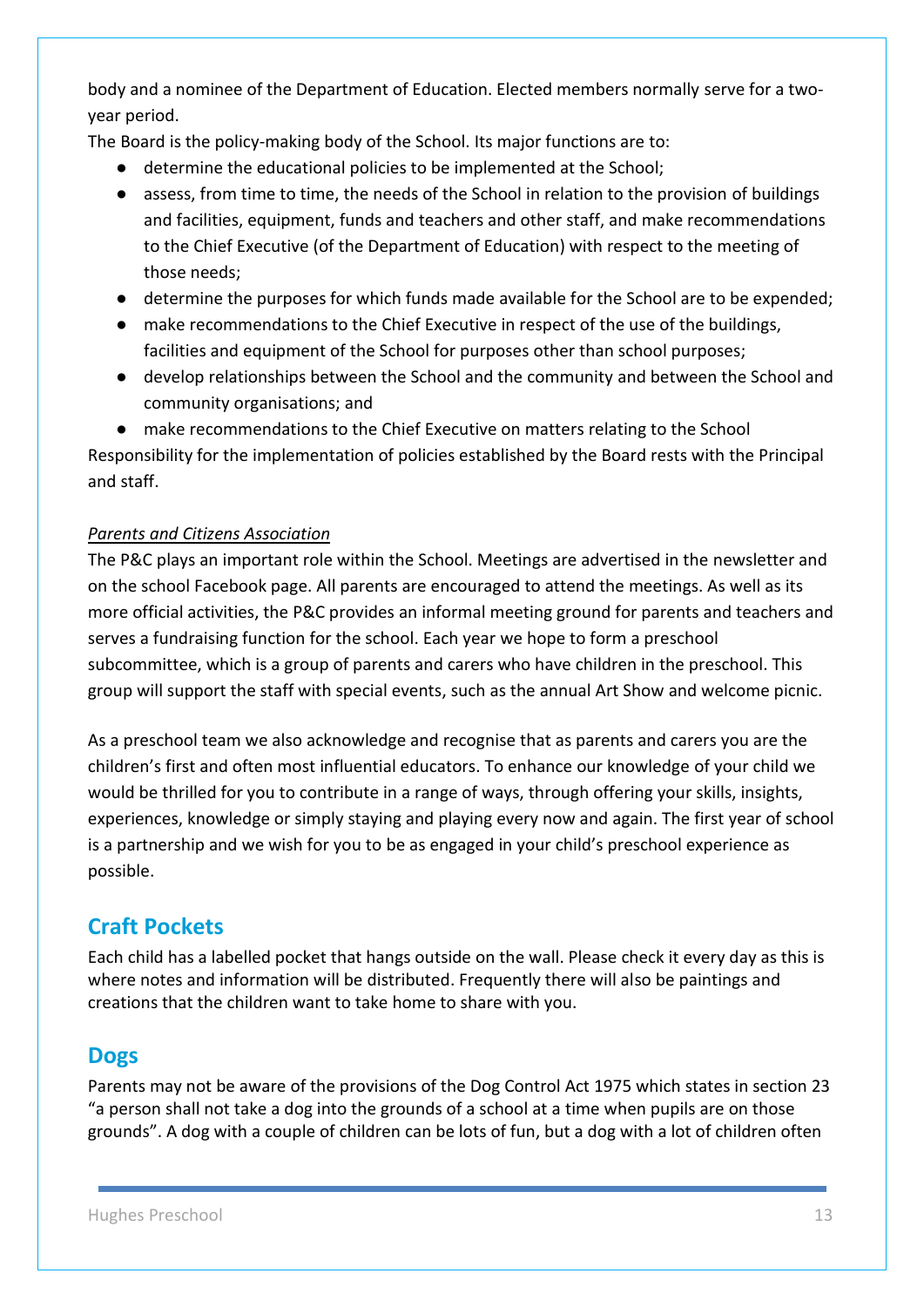results in dog and children becoming over excited and behaving erratically. In the interest of safety, we seek your co-operation ensuring that this regulation is observed.

Under Department of Urban Services policies, dogs are not permitted on school grounds. Section 42 of the Act defines places where dogs are prohibited. These include the grounds of a child care centre, preschool, primary school, high school or secondary college during school hours or when school sport including training is being conducted unless the keeper of the dog resides in the grounds or a dog is taken into the grounds with the approval of the principal.

#### <span id="page-13-0"></span>**Drinks**

You will need to provide **water** only in a named drink bottle for every session. Children will have independent access to this all day. Bottles are placed on the table on arrival at preschool and taken home daily for washing.

#### <span id="page-13-1"></span>**Emergency Management Procedures.**

The school has a policy on emergency evacuations and lock downs, and we are required to practise emergency management procedures. All staff, children and visitors on site must participate.

#### <span id="page-13-2"></span>**Excursions/Incursions**

Excursions and Incursions are an integral element of the educational program at Hughes Preschool. They allow the children the opportunity of first-hand experiences and the introduction of some new and interesting information and skills. On enrolment, parents are asked to give permission for their child to go on incidental excursions, e.g. walk to the shops. As part of our investigations and explorations of the local community and the natural environment, we will be taking the children on bush walks and picnics. The preschool children enjoy in walking and exploring, sharing their knowledge and interests and exploring the surrounds of Red Hill and the Federal Golf club. Some of our excursions are further afield and if the children use any form of transport, parents will be advised in advance and asked to give written permission for the child to attend. The adult/child ratio is 1:4 on major excursions and we appreciate the help of adult volunteers.

#### **Food**

During the preschool day your child will have the opportunity to eat twice and we ask that each child has a healthy morning tea and then a larger healthy lunch. On arrival in the morning your child's morning tea should be placed in the special baskets and their lunch remains in their bag. This means they will need 2 food containers, which should be clearly labelled. It is also a good idea to take your child with you when buying lunch/snack boxes to check if they can open them. Let them 'have a go' in the shop before you buy something that is impossible for them to undo. We will focus on developing lifelong healthy eating habits and discourage foods that are high in sugar, fat or salt.

All children will need their own drink bottle with **water** only. *Please note:* Hughes *Primary School is a nut aware school due to the inclusion of students with life threatening anaphylactic allergic conditions.* We ask parents to assist in minimising the risk of a life-threatening anaphylactic shock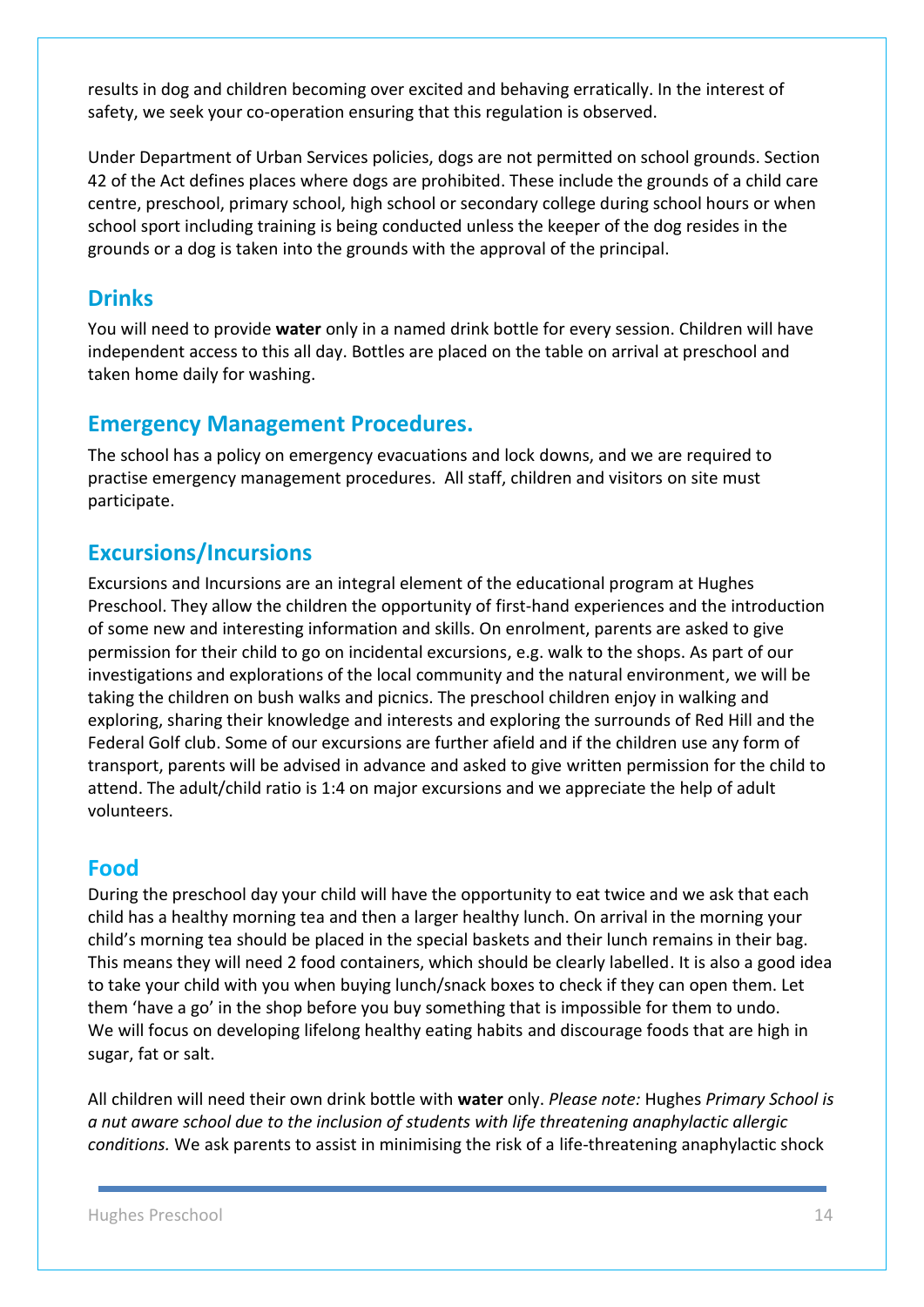for students with this condition by **not** sending foods containing nuts, discouraging food sharing and labelling foods for special events. Further information on this condition can be found at <http://www.allergy.org.au/>

To view Education and Training Directorate policies visit https://www.education.act.gov.au/publications and policies/policies/

# <span id="page-14-0"></span>**Food Safety Tips for Homemade Lunches & Snacks**

Healthy lunches and snacks are important for children and help with their concentration and learning. School lunches can be particularly susceptible to food poisoning, especially in the summer heat. Parents and carers are reminded of a few simple food safety rules to prepare safe and healthy school lunches and avoid the growth and contamination of food poisoning bacteria.

- Before handling food, wash hands with soap and warm running water and dry thoroughly. Lunch boxes and eating utensils should also be washed thoroughly before reuse. Children should also be encouraged to always wash their hands before eating.
- Foods that are prepared the night before, such as sandwiches, should be frozen overnight and then taken out for each day's school lunch. Suitable foods to freeze are: bread, cooked meat, cheese, baked beans or vegemite.
- Because food is normally stored in a child's lunch box for several hours, the lunch box needs to be kept cool. This can be done by:
	- $\circ$  Choosing an insulated lunch box or one with a freezer pack, or include a wrapped frozen water bottle to keep the lunch box cool
	- o Perishable foods such as dairy products, eggs and sliced meats should be kept cool, and eaten within about four hours of preparation. Don't pack these foods if just cooked; first cool in the refrigerator overnight.
	- $\circ$  If including leftover meals such as meats, pasta and rice dishes, ensure you pack a frozen ice block into the lunch box. We are unable to reheat food for the children.

#### **To view information regarding healthy food and children visit:**

- [Healthy Eating At Various Lifestages](https://www.eatforhealth.gov.au/eating-well/healthy-eating-throughout-all-life) page on the Australian Government Department of Health and Aging website
- [Healthy Kids NSW](http://www.healthykids.nsw.gov.au/)

#### <span id="page-14-1"></span>**Gates**

For the safety of all children, please ensure the gate is securely closed when entering and leaving the preschool grounds. Children are not to climb on the gates. Please check you only have your child with you as you leave.

#### <span id="page-14-2"></span>**Hats**

Sun hats must be provided at preschool every day throughout the year. Each child will have their own special hat peg and we would prefer if they could always leave a hat at school as 4 and 5 years olds find it very difficult to follow the rule; NO HAT – PLAY IN SHADED AREAS ONLY. As part of the ACT Cancer Councils recommendations during June and July the children can wear warmer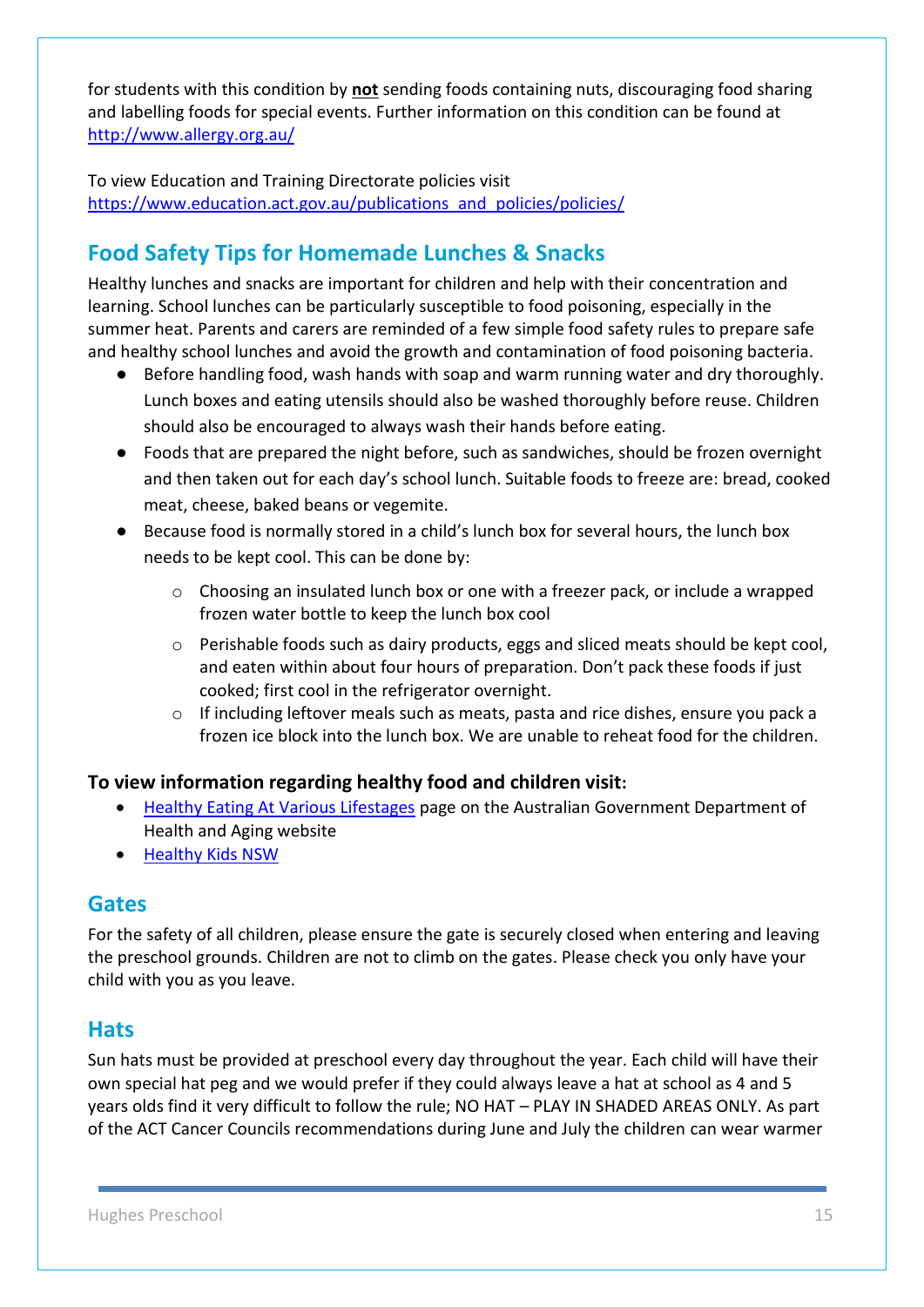winter beanies. Please ensure that cords on sunhats are detachable in compliance with Directorate regulations. Please remember to label with your child's hat. View [Education and Training Directorate Sun Protection policies](https://www.education.act.gov.au/publications_and_policies/policies)

#### <span id="page-15-0"></span>**Immunisation**

When you enrol your child into an ACT primary school or preschool you are required to provide the school two copies of your child's immunisation record or a statement or declaration of their immunisation history. This information allows action to be taken to minimise disease spread if a vaccine preventable disease such as measles or whooping cough occurs at the school.

Comprehensive information about the public health requirements for immunisation, infectious disease notification and exclusion of unimmunised children is contained on the ACT Health website at [https://www.health.act.gov.au/services-and-programs/immunisation/babies-and](https://www.health.act.gov.au/services-and-programs/immunisation/babies-and-children/what-vaccines-does-my-child-need-and-when)[children/what-vaccines-does-my-child-need-and-when.](https://www.health.act.gov.au/services-and-programs/immunisation/babies-and-children/what-vaccines-does-my-child-need-and-when) You can also contact the ACT Health, Health Protection Service, Immunisation Information Line on 02 5124 9800 if you have any questions or require additional information.

#### <span id="page-15-1"></span>**Information on Hygiene Procedures**

Staff, children and volunteers must adhere to the hand washing procedures. All children are encouraged to wash their hands:

- On arrival
- Before and after eating or touching food
- After toileting
- After blowing their nose and wiping tears and dribbles

All scratches and cuts must be covered.

#### <span id="page-15-2"></span>**Learning Journals**

Every child will have a Learning Journal. Over the year this will build up to become a comprehensive and yet individual record and reflection of your child, their interests, creations, discoveries and explorations within the preschool. We really encourage you to regularly find time to share the special folder with your child. There will also be regular occasions when you will be able to look at the Learning Journals, such as the Learning Journeys and at preschool social occasions. However, if you wish to, please take the folder home. Throughout the year we would really love for you to add your comments, assisting in the creation of a wonderful document for your child to look at when they are 21.

#### <span id="page-15-3"></span>**Library Bag**

Please provide a separate named cloth bag to carry and store borrowed preschool books safely. We request that all books be cared for and replaced if lost or damaged. This bag is not for carrying craft items. The preschool has established a library to:

- encourage families to spend time together reading
- underpin literacy learning
- foster enjoyment of reading
- develop language expression and understanding and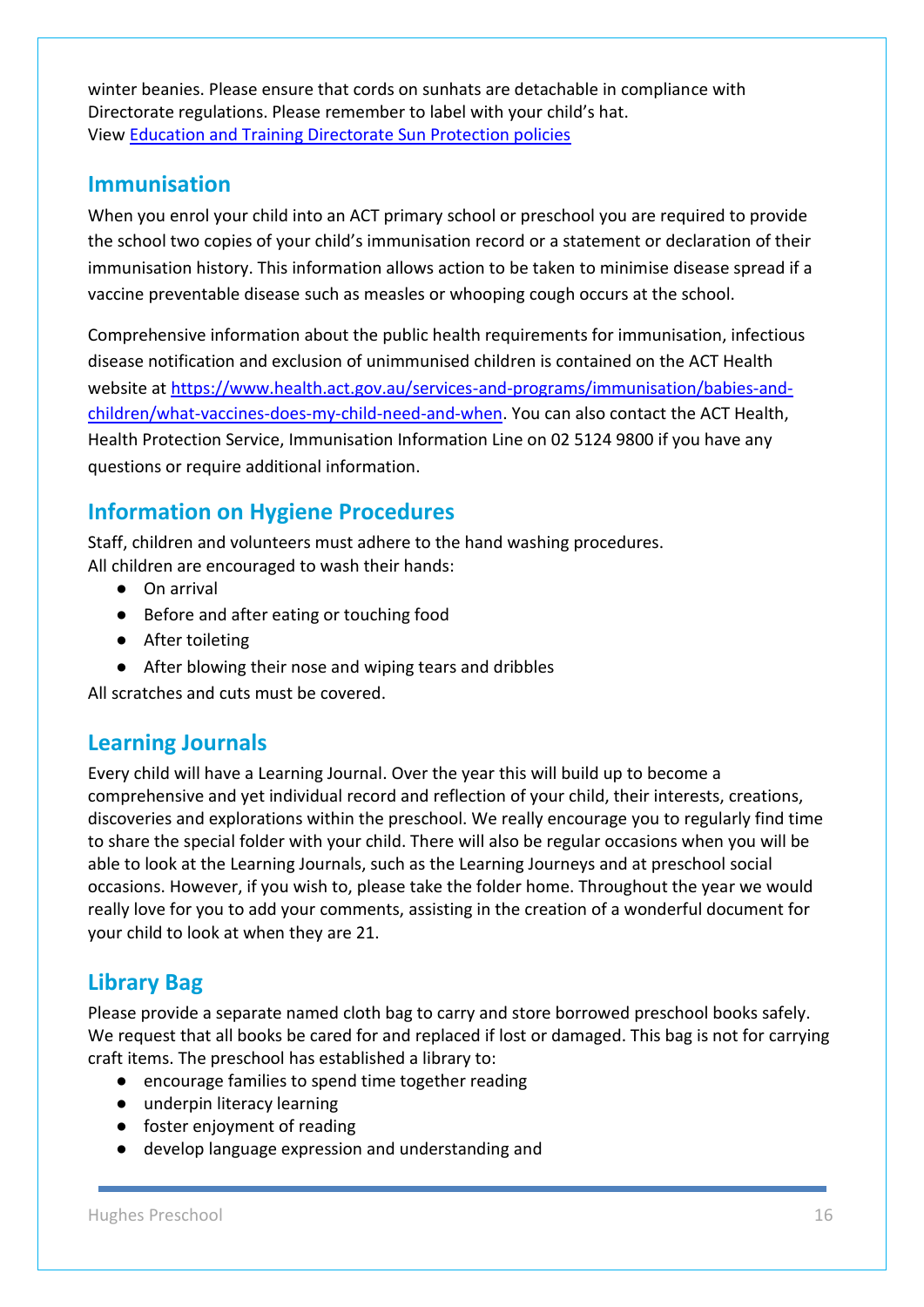● encourage a responsible attitude towards the care of books at preschool and at home.

#### <span id="page-16-0"></span>**Medical Condition Management**

- Immunisation**:** The ACT Department of Health advises that all children attending school in the ACT should be immunised against diphtheria, tetanus, whooping cough, polio, measles, mumps, rubella and HIB (Haemophilus influenza type b). We would ask that you check your child's present immunisation status to see whether it is complete for their age. ACT Public Health regulations require schools to request proof of up to date immunisation when enrolling. Failure to provide this may result in your child being excluded from school should an outbreak of an infectious disease occur. A copy of exclusion periods for students with infectious diseases is available. Parents are asked to adhere closely to these requirements unless medical advice to the contrary is provided in writing.
- Exclusion periods for infectious diseases such as mumps, German measles, measles and chicken pox are provided at the end of this handbook. If a child is to take a **prescription medicine** while at school, written directions and medicine must be left with staff. Information on a child's health status e.g. epilepsy, diabetes, should be given on enrolment or on diagnosis. If the health problem is serious please provide an up to date photograph of the child so it can be placed on our Medical Alert board.
- Head lice are extremely contagious but easily eradicated. Children with either eggs or live lice will be excluded from school until after treatment Please report any cases of head lice to the Preschool staff.
- Medical and Accidents: It is important that sick children are kept at home for their own comfort as well as the health of other children and staff. If a child becomes ill or is injured at school appropriate First Aid will be given. Parents will be notified and asked to take their child home if necessary. If emergency treatment is required parents will be notified immediately and the child will be transferred by ambulance to hospital. In such cases ambulance services and treatment are free. All students who have an ongoing condition (e.g. asthma, diabetes, epilepsy) must have a treatment plan completed by parents and their GP and lodged at the school. Plan proformas are available from the Front Office or from a staff member in the preschool.
- Nuts: Hughes Preschool is a 'Nut Aware' school. To protect children who may have serious allergies we would ask you to NOT provide any nuts or food containing nuts.

#### <span id="page-16-1"></span>**Parent Support**

**Parentlink**: [http://www.parentlink.act.gov.au](http://www.parentlink.act.gov.au/) is a website which parents can use to access:

- parent guides, including electronic order forms
- a directory of local parenting services
- upcoming community events and parenting courses
- further readings in relation to the parent guides and
- links to other useful websites.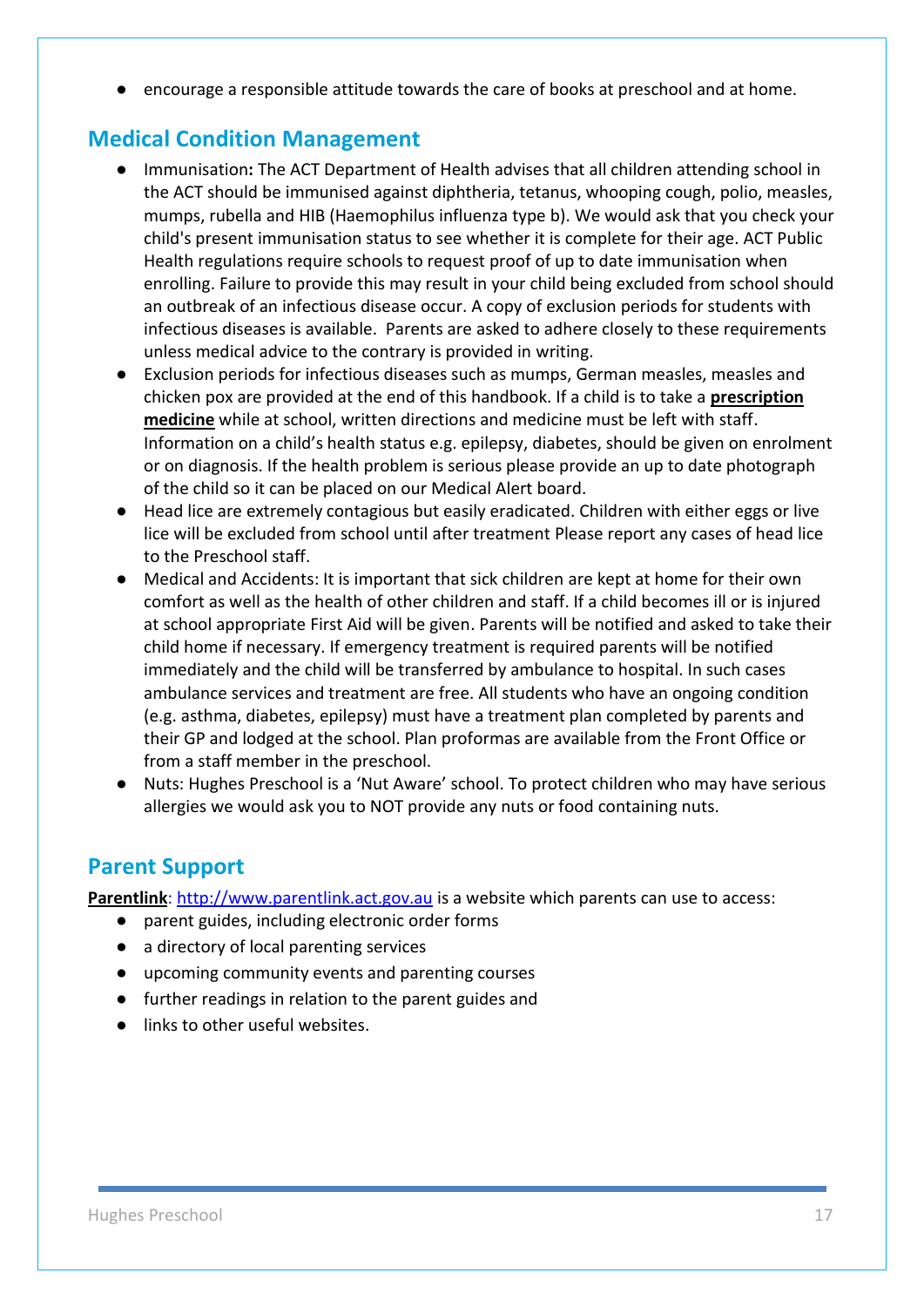#### <span id="page-17-0"></span>**Parking**

Parents are urged to exercise extreme caution in the car parks, especially after school when the car parks are very busy. Parents can park on the grassed area beside the Preschool. Please don't block the entrance and exits and be aware of other drivers.

#### <span id="page-17-1"></span>**Parental Engagement**

We value parents and carers involvement in preschool and recognise and acknowledge that you are the children's first educators. We regard parents and carer's contribution to the preschool and the children's learning experiences as invaluable extensions of the children's learning and wonderful opportunities for all members of the preschool.

Families are encouraged to participate in social activities this assists in enabling parents and carers to meet each other, build networks and form a sense of belonging to the school community. We encourage parents and carers to share their special skills, interests and diverse family cultures with the preschool community.

Families can help in many ways here are just a few examples:

- sharing knowledge and expertise of job skills, interests, passions, craft, cooking, music, storytelling, etc.
- interacting with the daily program
- assisting with laundry
- working bees in the garden etc.
- joining Hughes P&C

#### <span id="page-17-2"></span>**Participation, Equity and Access**

At Hughes Preschool we aim to provide equal opportunities for all children to promote optimal development. The program values the child's prior learning and experiences and aims to assist all children to participate in a wide range of learning experiences and to develop their confidence and self-esteem.

#### <span id="page-17-3"></span>**Participation of Volunteers**

Volunteers have a special place in schools and assist in many ways. This may include interaction with individuals and small groups of students in a range of different activities. Volunteers may need to apply for a *Working with Vulnerable People* card. If you volunteer for no more than three days in any 28-day period, and up to a maximum of seven days in any twelve-month period, you are not required to register for a *Working with Vulnerable People* card. Please see the school front office for further information.

To assist schools in providing a safe environment and a positive educational climate, volunteers are asked to comply with the *Code of Conduct for Volunteers*. This code of conduct has been formulated to clarify the type of conduct that is expected of volunteers when participating in programs and activities in ACT Government schools.

● Observe similar standards of behaviour and ethical conduct to that required of staff. For example, you are expected to act within the law, be honest and fair, respect other people (including students), and work to the best standard of your ability.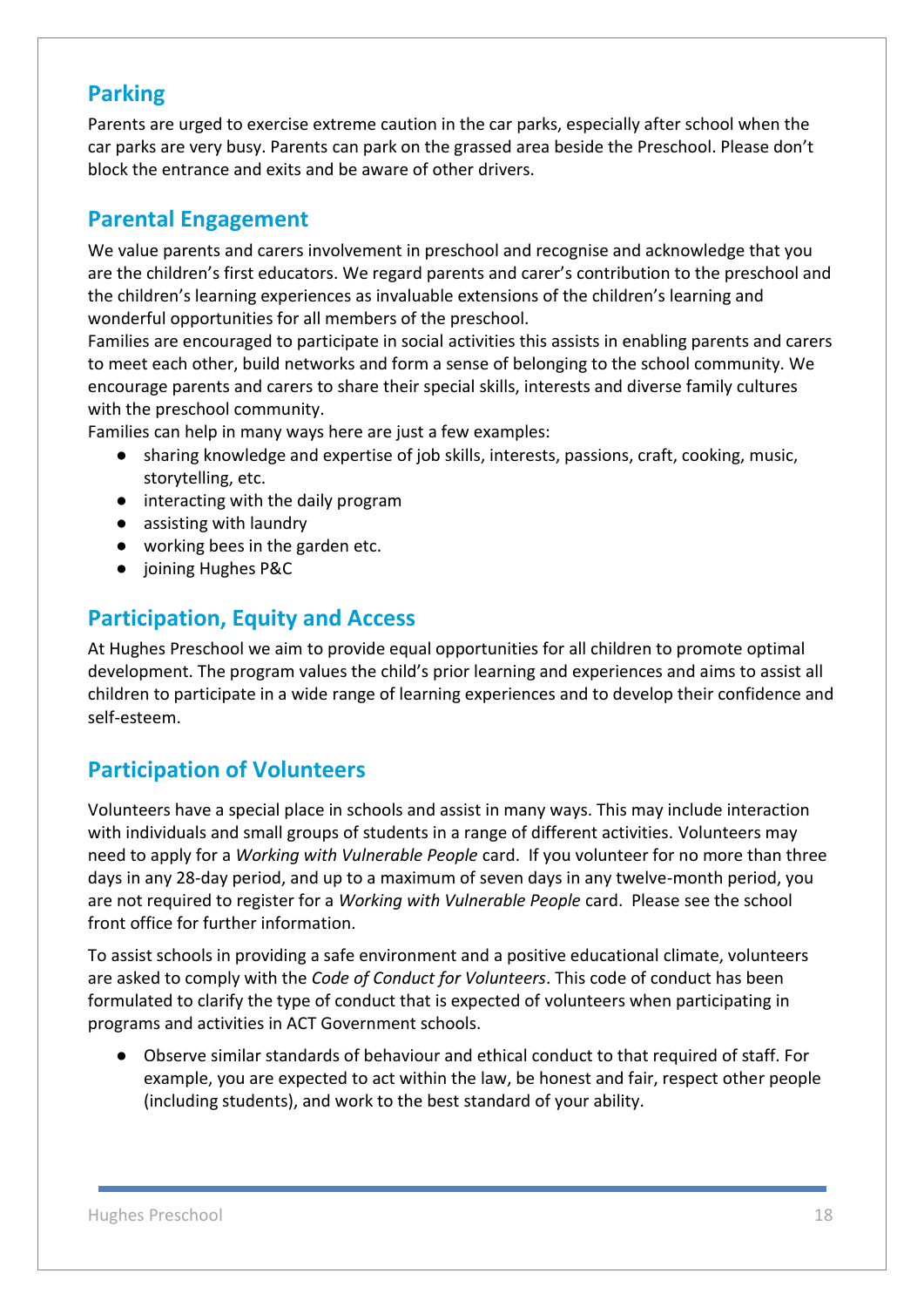- Appreciate that teachers have a special duty of care for students that cannot be delegated or transferred to others. Appreciate also that the principal is the spokesperson for the school.
- Appreciate that students have rights and aspirations. Treat students with dignity and respect.
- Observe confidentiality in respect of all information gained through your participation as a volunteer. All information held by schools should be handled with care. Some information is especially sensitive. Sensitive and/or personal information requires additional caution in the way it is treated. For example, volunteers should not discuss nor disclose personal information about students, staff or students' parents/carers to others.
- Accept and follow directions from the principal/supervisor and seek guidance through clarification where you may be uncertain of tasks or requirements. You may need to familiarise yourself with the department's policies and guidelines on particular issues.
- Observe safe work practices which avoid unnecessary risks, apply reasonable instructions given by supervisors and report to the supervising staff and school administration any hazard or hazardous practice in the workplace.
- Report any problems as they arise to your supervisor including incidents, injury or property damage.
- Avoid waste or extravagance and make proper use of the resources of the school/department.

#### <span id="page-18-0"></span>**Photography**

Photographs are taken regularly at preschool of the children in their play and learning experiences. They are used as an integral part of the preschool program and will be compiled into a short slideshow for your child as part of their Learning Journals. The school also has a Facebook page that highlights the wonderful experiences within the school. We never put children's names on the website, and photographs of the children are from above or behind. Please read and sign the permission form provided in your information pack. If you have any questions, please speak to a staff member.

#### <span id="page-18-1"></span>**Physical Activities**

Physical activity is very important for children, so educators provide opportunities for structured and unstructured physical activity.

During the preschool sessions, your child will be involved with many hands-on experiences in both the outside learning environment and the inside area. These activities can, at times, be very messy. Please ensure your child is dressed appropriately so that they feel confident to participate in all the challenges provided throughout the session. A warm coat and hat are required in winter. The children will be challenging themselves on the climbing equipment so sensible footwear is essential and long dresses and skirts can be dangerous. Please label all your child's clothing and pack a spare set in case of extremely messy play or accidents.

# <span id="page-18-2"></span>**Policies**

Preschools are part of the ACT Education Directorate. Some of the major policies and frameworks under which preschools operate are: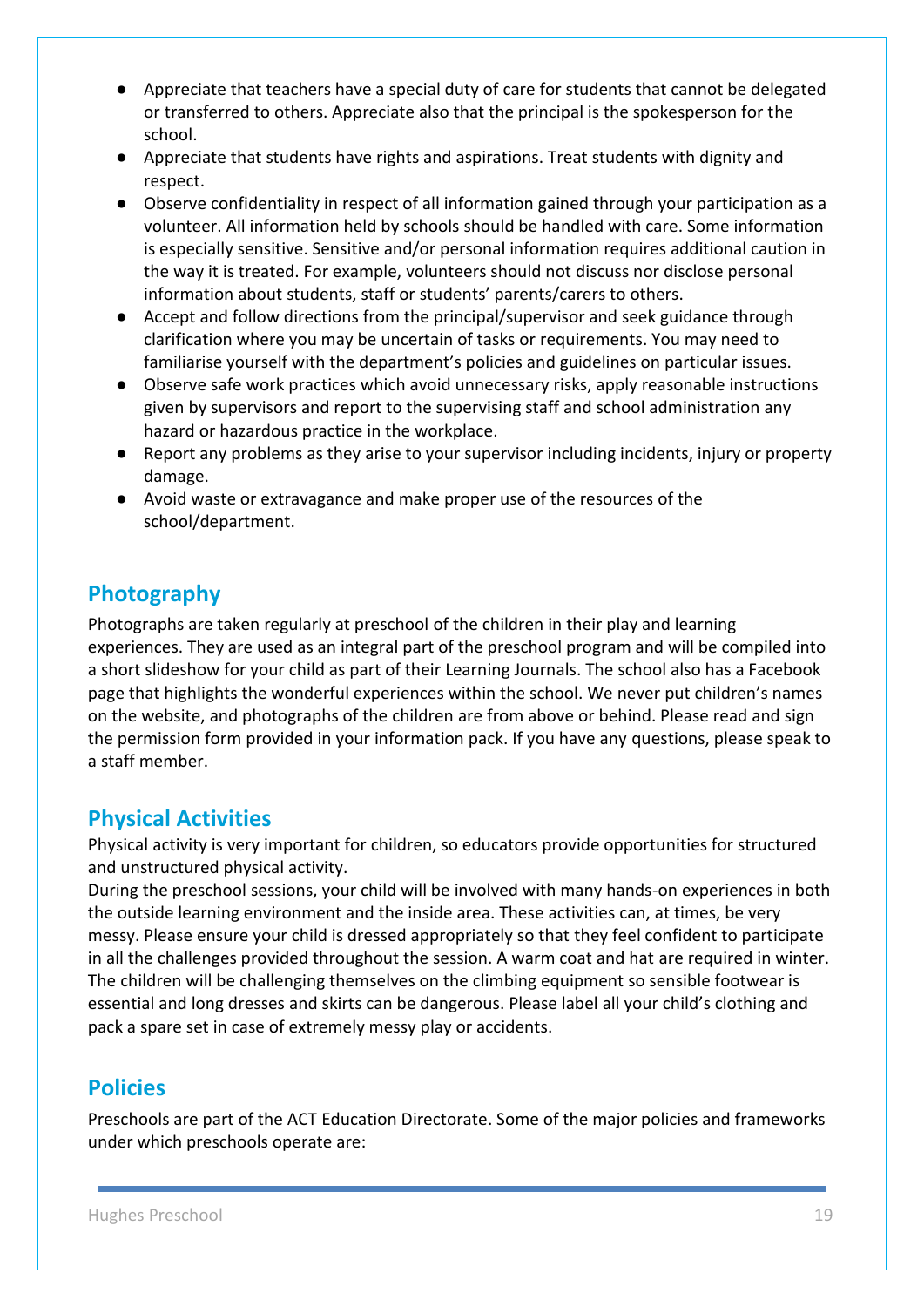- Safe and Supportive Schools Policy (2016)
- Sun Protection Policy (2015)
- Smoke-Free Workplace Policy (2008)
- Excursions Policy and Mandatory Procedures (2016)
- First Aid Policy (2017)
- Working with Children and Young People Volunteers and Visitors Policy (2016)
- Complaints Policy (2016)
- Child Protection and Reporting Child Abuse and Neglect Policy (2016)
- ACT Department of Education and Training Strategic Plan

All Directorate policies may be viewed in entirety on the **[Education Directorate website](https://www.education.act.gov.au/publications_and_policies/policies)** 

#### <span id="page-19-0"></span>**Rest and Relaxation**

We recognise that every child is unique and will need to rest at different times of the day. To accommodate this, the learning environment have been organised so that the children can independently choose to have some quiet time, reading books, drawing, or listening to music. All children have time for quiet, restful reading after the morning's investigations. The outside learning environment supports the belief that children should be able to choose if they need time to relax and rest. A quiet table and mat areas in the cubby house have been arranged to facilitate/support any child's need for a quiet space to relax and rest if they wish to. The daily routine has also been designed so the end of the day is a quiet story and reflection time.

#### <span id="page-19-1"></span>**Stay and Play and Laundry**

Parental involvement contributes significantly to the life of the preschool. Your help is greatly appreciated by the staff and children. Stay and Play involves spending time at preschool being part of the program in various ways. It is an excellent opportunity to learn about your child's day and understand the play-based program. Stay and Play sign-on sheets are available at the preschool and we would encourage all of you to add your name for a day/time that suits you. Once a week for each group, there is a small bag of laundry (tea towels and tablecloths) that requires washing. We encourage all families to volunteer for this task as the help is much appreciated.

#### <span id="page-19-2"></span>**Student Welfare and Management**

At Hughes Primary School we value that everyone is an individual and that we all have special qualities that make us who we are. All students are treated with respect and are expected to treat staff in the same manner. We provide a supportive, welcoming and culturally inclusive educational environment where students feel safe and happy. The school has a *Safe and Supportive Schools*  policy that outlines the steps for addressing student welfare and management issues.

#### <span id="page-19-3"></span>**Sun Protection**

To ensure that all children are protected for the sun we ask that each family provides a wide brimmed hat for the child to wear during outside time. We ask that you apply sunblock to your child at home each morning, and that you supply a roll-on sunscreen for your child to reapply during the day. Please try to send your children in clothes that provide some protection from the sun, particularly on the shoulders and back.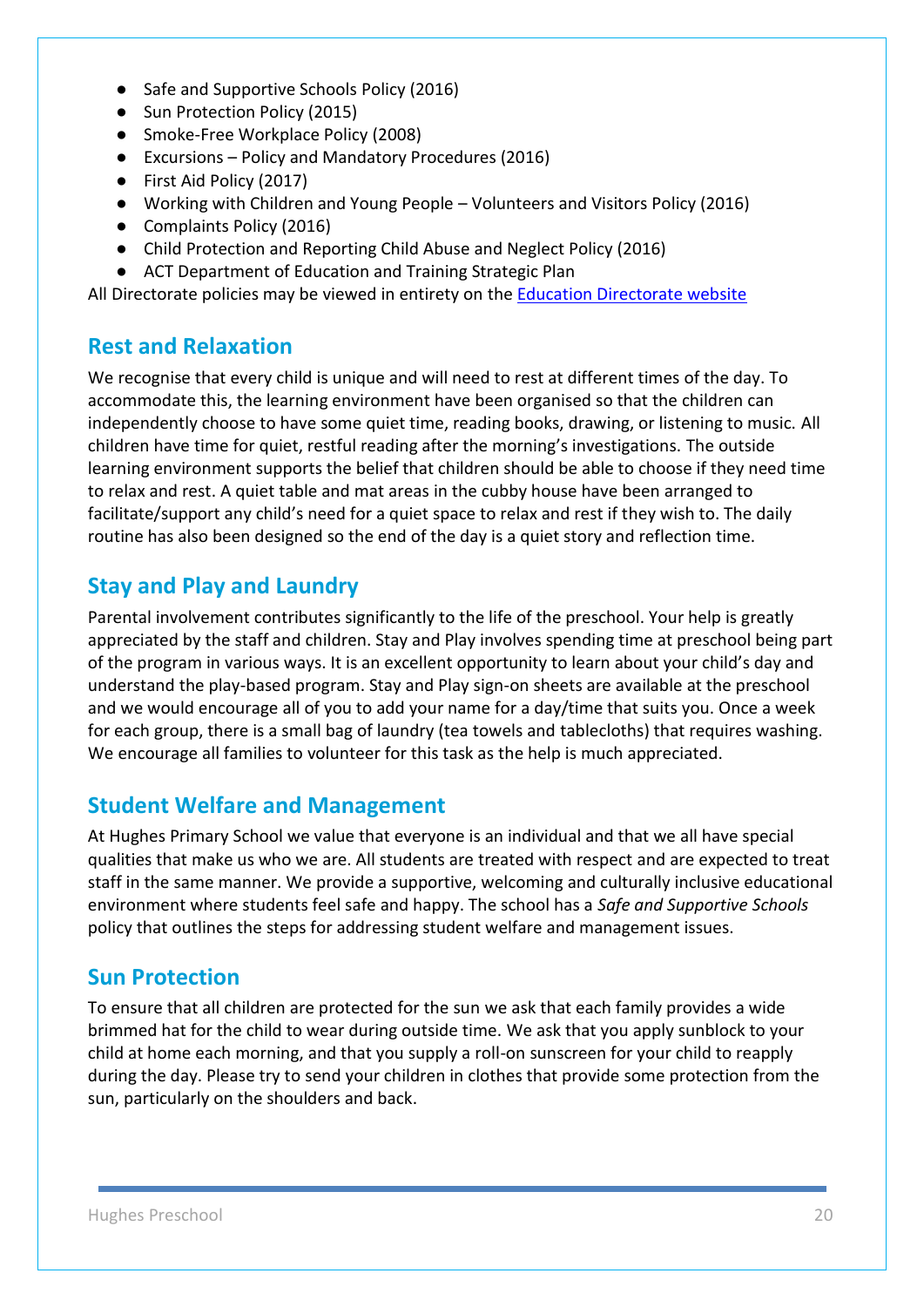#### <span id="page-20-0"></span>**Sustainability**

Throughout the year the children will be introduced to the importance of respecting and valuing the natural environment and learn the important skills of Reduce, Reuse and Recycle. We ensure that any items that can be recycled or reused are. If you can, please bring in your cardboard boxes and any interesting shared items that can be used as part of the children's creative explorations. The children will be encouraged to think about being water wise as they use the water from the water tray in the sand pit, the bush kitchen and to water the gardens. They will be introduced to two bins in the room, one for recycling and one for rubbish that is not able to be recycled. We would love to introduce the children to keeping food scraps for chickens, if you have chickens and would like the scraps left from children's lunches please let us know.

#### <span id="page-20-1"></span>**Transitions**

Your child is a member of the Hughes Primary School community. By enrolling your child into the Hughes Primary School preschool class, your child will automatically move on to kindergarten in our school. If your child will not be attending Hughes Primary School the year following preschool, you will need to inform the front office staff at the primary school and your child's class teacher. If you require documentation for your new school, please make your request at least two weeks prior to departure. As with all transitions the staff will ensure that the move from preschool to Kindergarten is successful. To do this we have implemented a transition program for our preschool children. This involves:

- Carefully planned transition experiences
- Sharing of information between families and school
- Planned orientation experiences
- Informal and formal inclusion in whole school activities
- Pedagogical practices that supports identity building

For more information about this topic please follow the link to this website for some helpful hints: Starting school - [a guide for parents](https://www.education.act.gov.au/public-school-life/starting_school)

#### <span id="page-20-2"></span>**Toys**

Please do not bring toys to preschool as it causes distress for your child if it goes missing or gets damaged.

#### <span id="page-20-3"></span>**Diseases - Outbreak Procedures and Exclusion Periods**

Personal hygiene measures such as hand washing, covering the mouth and nose when coughing or sneezing, covering weeping sores, not sharing food or drinks and not attending school when ill or suffering from diarrhoea are important means of limiting the transmission of a number of common infectious conditions.

The *ACT Public Health Regulations 2019* require children with the following conditions, and children who have been in contact with the following conditions, to be excluded from school, preschool, childcare or family day care for the periods specified.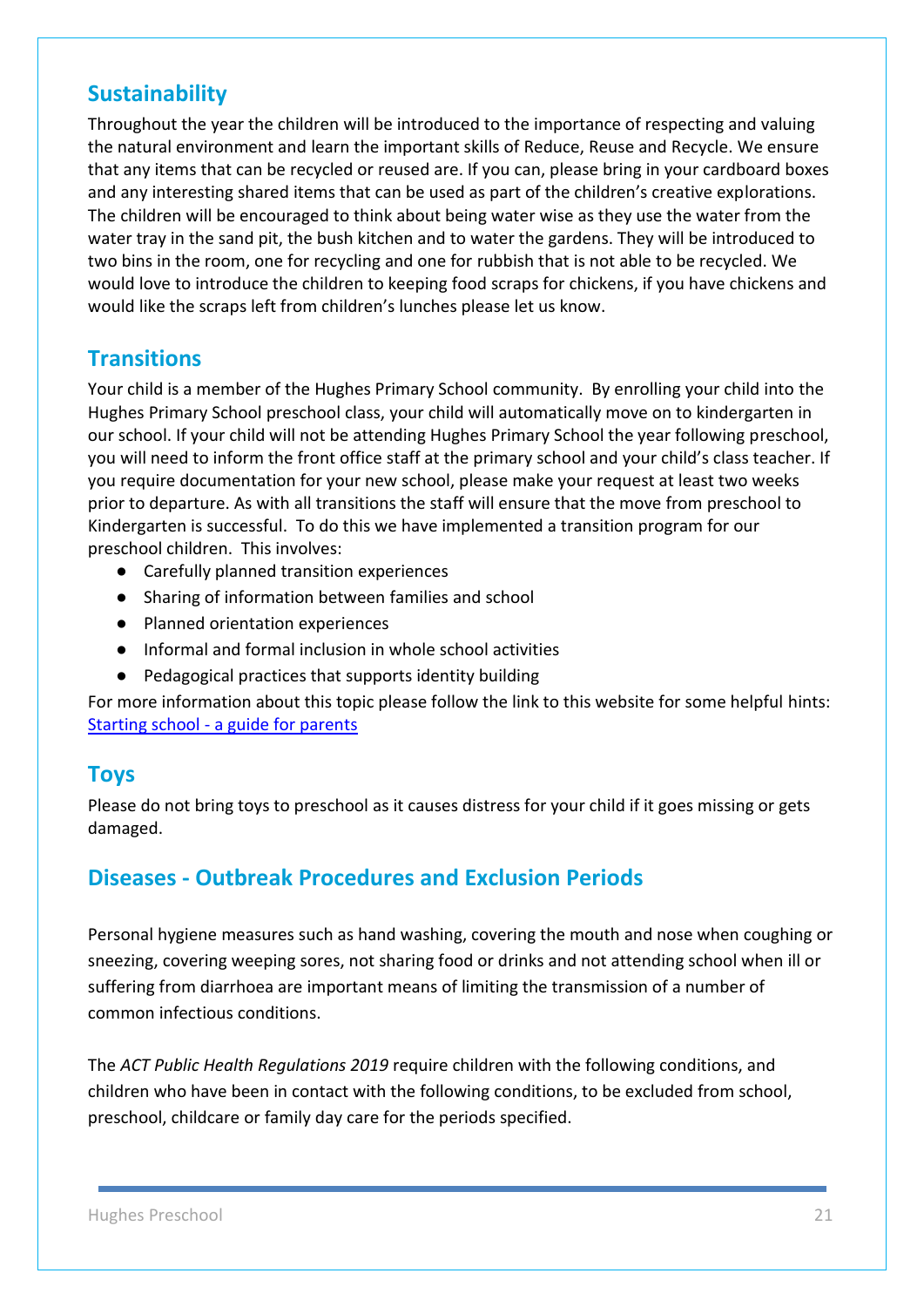| <b>Condition</b>                             | <b>Exclusion of person with condition</b>                                                                                                                                                                                                                                                                                     | <b>Exclusion of persons in</b><br>contact with condition                                                                                                                                                                                                                           |
|----------------------------------------------|-------------------------------------------------------------------------------------------------------------------------------------------------------------------------------------------------------------------------------------------------------------------------------------------------------------------------------|------------------------------------------------------------------------------------------------------------------------------------------------------------------------------------------------------------------------------------------------------------------------------------|
| Amoebiasis (entamoeba<br>histolytica)        | Exclude until diarrhoea ceases                                                                                                                                                                                                                                                                                                | Not excluded                                                                                                                                                                                                                                                                       |
| *Campylobacteriosis                          | Exclude until diarrhoea ceases                                                                                                                                                                                                                                                                                                | Not excluded                                                                                                                                                                                                                                                                       |
| Chicken pox (varicella and<br>herpes zoster) | Exclude until the last blister has<br>scabbed over.<br>The child should not continue to be<br>excluded by reason only of some<br>remaining scabs.                                                                                                                                                                             | Not excluded<br>Any child with an immune<br>deficiency (e.g. with<br>leukaemia, or as a result of<br>receiving chemotherapy)<br>should be excluded for their<br>own protection and seek<br>urgent medical advice and<br>varicella-zoster<br>immunoglobulin (ZIG), if<br>necessary. |
| Conjunctivitis (acute<br>infectious)         | Exclude until discharge from eyes<br>ceases.                                                                                                                                                                                                                                                                                  | Not excluded                                                                                                                                                                                                                                                                       |
| *Cryptosporidiosis                           | Exclude until diarrhoea ceases                                                                                                                                                                                                                                                                                                | Not excluded                                                                                                                                                                                                                                                                       |
| Diarrhoea                                    | Exclude until diarrhoea ceases                                                                                                                                                                                                                                                                                                | Not excluded                                                                                                                                                                                                                                                                       |
| *#Diphtheria                                 | Exclude until-<br>(a) at least 2 negative throat swabs<br>have been taken (the first not less than<br>24 hours after cessation of antibiotic<br>treatment and the second not less than<br>48 hours later), and<br>(b) A certificate is provided by a medical<br>practitioner recommending that the<br>exclusion should cease. | Exclude family and household<br>contacts until approval to<br>return has been given by the<br>Chief Health Officer.                                                                                                                                                                |
| Giardiasis                                   | Exclude until diarrhoea ceases                                                                                                                                                                                                                                                                                                | Not excluded                                                                                                                                                                                                                                                                       |
| *#Haemophilius influenza<br>type b (Hib)     | Exclude until a certificate is provided by<br>a medical practitioner recommending<br>that the exclusion should cease.                                                                                                                                                                                                         | Not excluded                                                                                                                                                                                                                                                                       |
| Hand, Foot and Mouth<br>disease              | Exclude if-<br>(a) child is unwell, or<br>(b) child is drooling, and not all blisters<br>have dried, or an exposed weeping<br>blister is not covered with a dressing.                                                                                                                                                         | Not excluded                                                                                                                                                                                                                                                                       |
| *Hepatitis A                                 | Exclude for at least 7 days after the<br>onset of jaundice and a certificate is<br>provided by a medical practitioner<br>recommending that the exclusion<br>should cease.                                                                                                                                                     | Not excluded                                                                                                                                                                                                                                                                       |
| Herpes (cold sores)                          | Exclude young children unable to<br>comply with good hygiene practices                                                                                                                                                                                                                                                        | Not excluded                                                                                                                                                                                                                                                                       |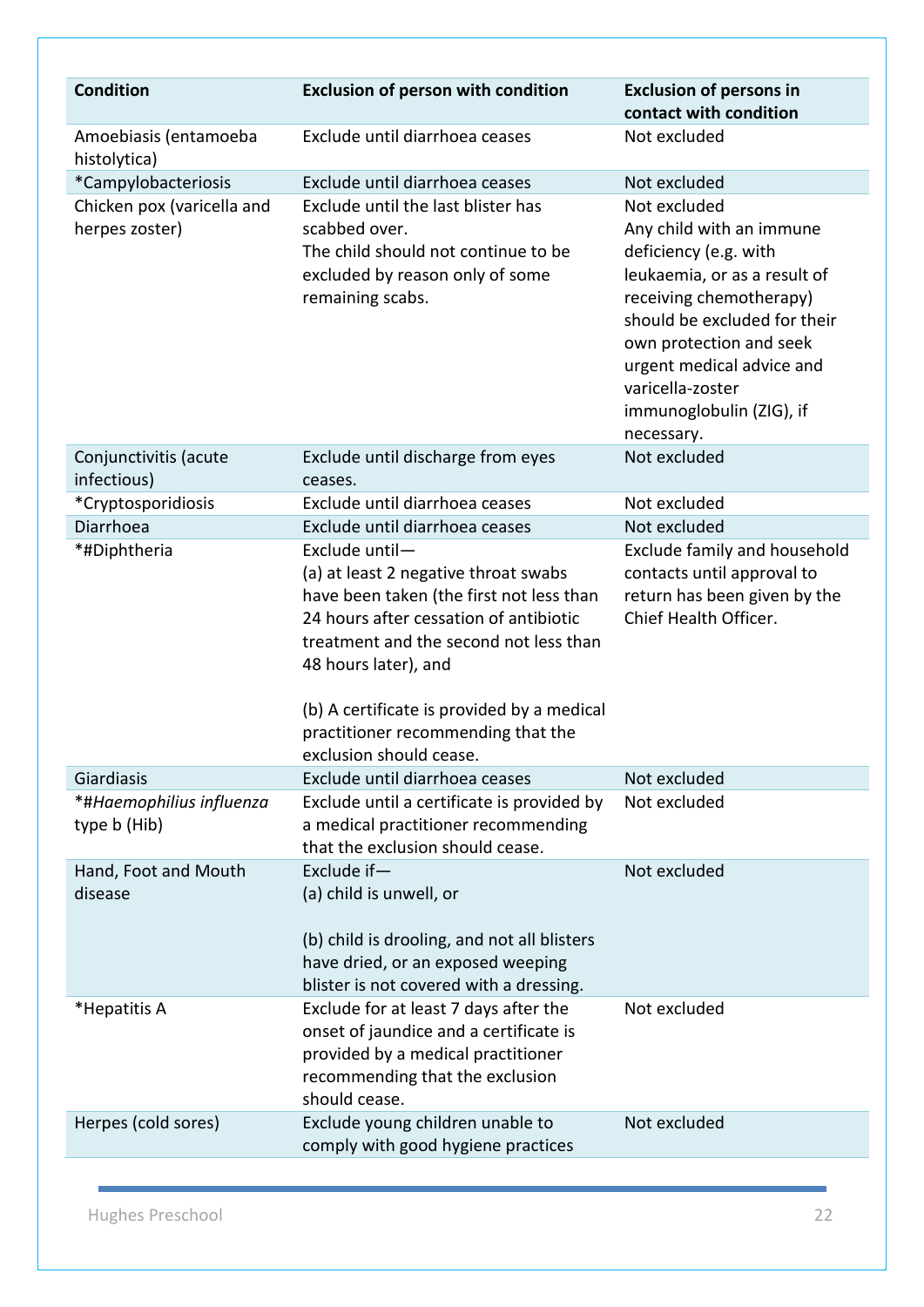|                                           | while the lesion is weeping. Lesion to be<br>covered by a dressing in all cases, if<br>possible.                                 |                                                                                                                                                                                                                                                                                                                                                                                                                                                                                                           |
|-------------------------------------------|----------------------------------------------------------------------------------------------------------------------------------|-----------------------------------------------------------------------------------------------------------------------------------------------------------------------------------------------------------------------------------------------------------------------------------------------------------------------------------------------------------------------------------------------------------------------------------------------------------------------------------------------------------|
| Impetigo (school sores)                   | Exclude until appropriate treatment has<br>commenced and sores on exposed<br>surfaces are covered with a watertight<br>dressing. | Not excluded                                                                                                                                                                                                                                                                                                                                                                                                                                                                                              |
| Influenza and influenza-like<br>illnesses | Exclude until well                                                                                                               | Not excluded                                                                                                                                                                                                                                                                                                                                                                                                                                                                                              |
| *Leprosy                                  | Exclude until approval to return has<br>been given by the Chief Health Officer.                                                  | Not excluded                                                                                                                                                                                                                                                                                                                                                                                                                                                                                              |
| #Measles                                  | Exclude for at least 4 days after the rash<br>appears.                                                                           | (a) Immunised contacts not<br>excluded.                                                                                                                                                                                                                                                                                                                                                                                                                                                                   |
|                                           |                                                                                                                                  | (b) Exclude non-immunised<br>contacts until 14 days after the<br>first day of appearance of the<br>rash in the index case.<br>(b) Non-immunised contacts<br>immunised with measles<br>vaccine within 72 hours after<br>their first contact with the<br>index case are not excluded<br>after being immunised.<br>(d) Non-immunised contacts<br>who are given normal human<br>immunoglobulin (NHIG) within<br>7 days after their first contact<br>with the index case are not<br>excluded after being given |
| Meningitis (bacterial)                    | Exclude until well                                                                                                               | NHIG.<br>Not excluded                                                                                                                                                                                                                                                                                                                                                                                                                                                                                     |
| *Meningococcal infection                  | Exclude until adequate carrier<br>eradication therapy has commenced.                                                             | (a) Not excluded if receiving<br>rifampicin or other antibiotic<br>treatment recommended by<br>the Chief Health Officer.<br>(b) Otherwise, excluded until<br>10 days after last contact with<br>the index case.                                                                                                                                                                                                                                                                                           |
| *#Mumps                                   | Exclude for 9 days after onset of<br>symptoms, or until parotid swelling<br>goes down (whichever is sooner).                     | Not excluded                                                                                                                                                                                                                                                                                                                                                                                                                                                                                              |
| *#Poliomyelitis                           | Exclude for at least 14 days after onset<br>of symptoms and until a certificate is<br>provided by a medical practitioner         | Not excluded                                                                                                                                                                                                                                                                                                                                                                                                                                                                                              |
|                                           |                                                                                                                                  |                                                                                                                                                                                                                                                                                                                                                                                                                                                                                                           |

Hughes Preschool 23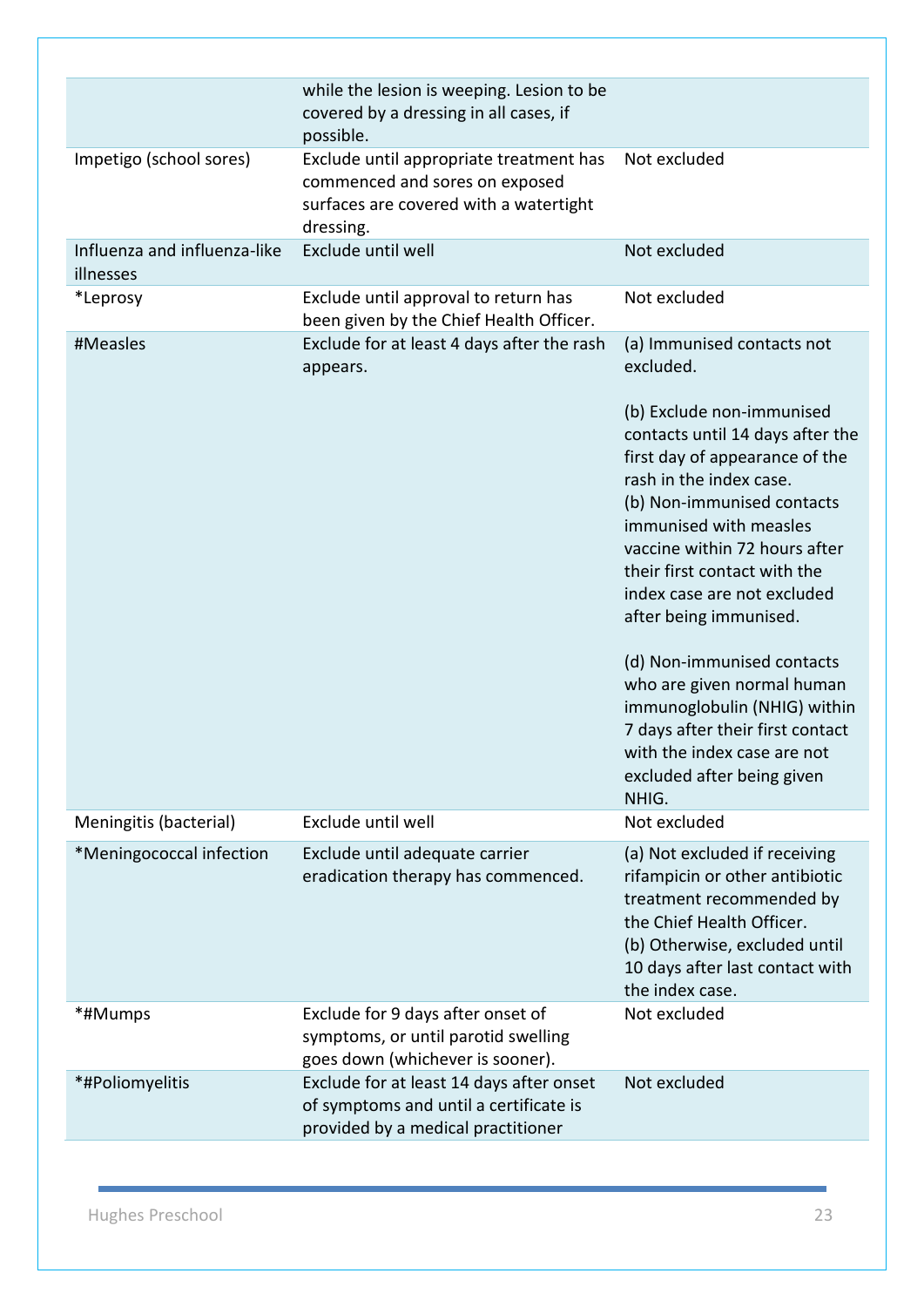|                                                      | recommending that the exclusion<br>should cease.                                                                                                         |                                                                                                                                                                                                                                                                                                           |
|------------------------------------------------------|----------------------------------------------------------------------------------------------------------------------------------------------------------|-----------------------------------------------------------------------------------------------------------------------------------------------------------------------------------------------------------------------------------------------------------------------------------------------------------|
| Ringworm, scabies,<br>pediculosis (lice), trachoma   | Exclude until effective treatment has<br>commenced.                                                                                                      | Not excluded                                                                                                                                                                                                                                                                                              |
| Rotavirus                                            | Exclude until diarrhoea ceases                                                                                                                           | Not excluded                                                                                                                                                                                                                                                                                              |
| *#Rubella (German<br>measles)                        | Exclude for 4 days after the appearance<br>of the rash.                                                                                                  | Not excluded<br>Female staff of child-bearing<br>age should ensure that their<br>immune status against rubella<br>is adequate.                                                                                                                                                                            |
| *Salmonellosis                                       | Exclude until diarrhoea ceases                                                                                                                           | Not excluded                                                                                                                                                                                                                                                                                              |
| *Shigellosis                                         | Exclude until diarrhoea ceases                                                                                                                           | Not excluded                                                                                                                                                                                                                                                                                              |
| Streptococcal infection<br>(including scarlet fever) | Exclude until the person has recovered<br>or has received antibiotic treatment for<br>at least 24 hours.                                                 | Not excluded                                                                                                                                                                                                                                                                                              |
| *Tuberculosis                                        | Exclude until approval to return has<br>been given by the Chief Health Officer.                                                                          | Not excluded                                                                                                                                                                                                                                                                                              |
| *Typhoid and paratyphoid<br>fever                    | Exclude until a certificate is provided by<br>a medical practitioner recommending<br>that the exclusion should cease.                                    | (a) Not excluded unless the<br>Chief Health Officer notifies<br>the person in charge of the<br>school. (a) If the Chief Health<br>Officer gives notice, exclusion<br>is<br>subject to the conditions in the<br>notice.                                                                                    |
| *#Whooping cough<br>(pertussis)                      | Exclude for 21 days from start of cough,<br>or for at least 5 days after starting a<br>course of antibiotics recommended by<br>the Chief Health Officer. | Exclude non-immunised<br>household, home based child<br>care and close child care<br>contacts under 7 years old for<br>14 days after the last exposure<br>to infection, or until 5 days<br>after starting a course of<br>antibiotics recommended by<br>the Chief Health Officer<br>(whichever is sooner). |
| Worms (intestinal)                                   | Exclude until diarrhoea ceases                                                                                                                           | Not excluded                                                                                                                                                                                                                                                                                              |

*A parent/carer of a child with a listed exclusion condition or a child who has been in contact with a listed exclusion condition must notify the school principal or principal carer as soon as possible.* 

Hughes Preschool 24